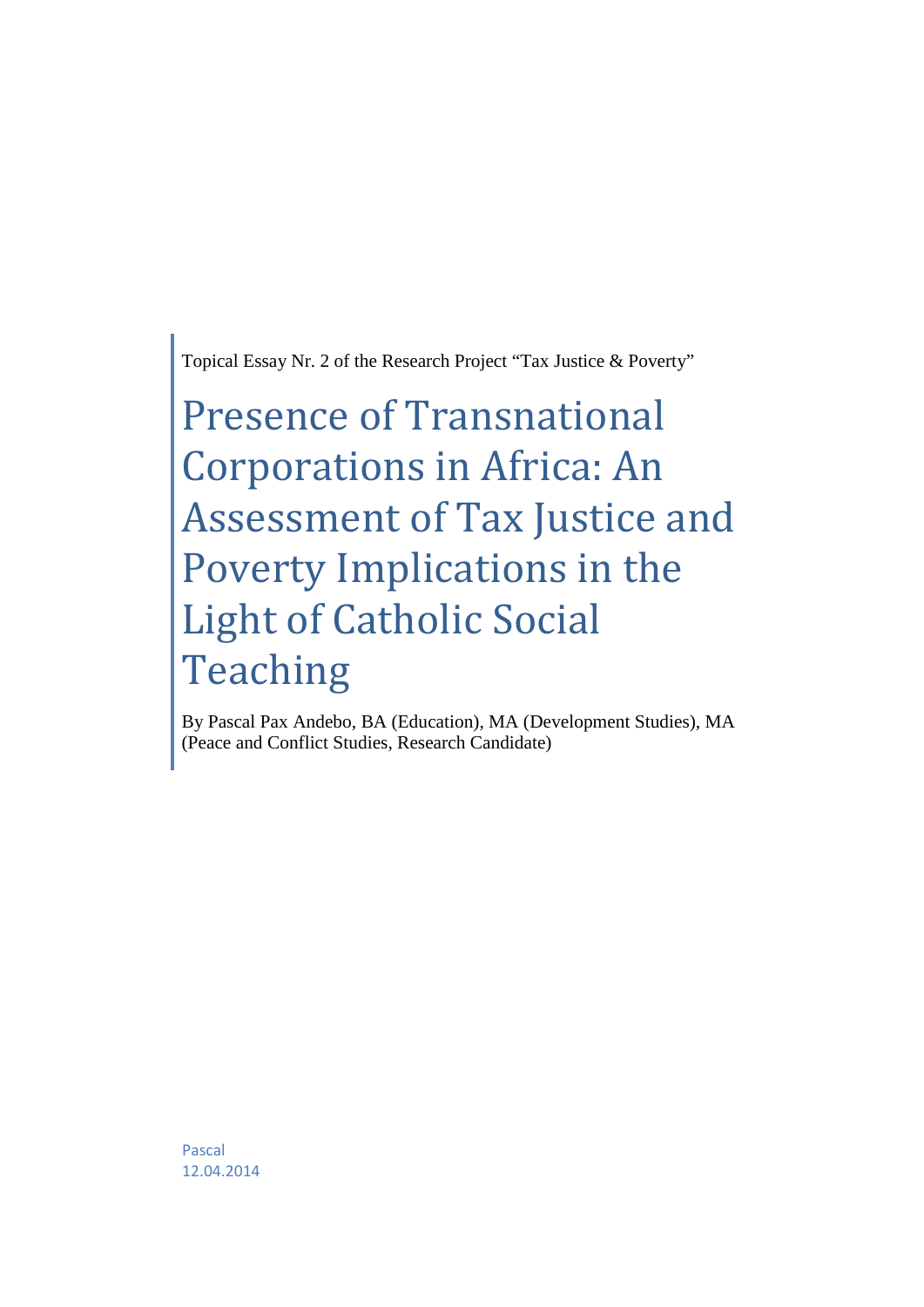## <span id="page-1-0"></span>**Abstract**

Africa is a continent in dire need of economic growth and transformation to get her out of poverty. Presently, the continent leads in poverty levels exceeding the other continents and the trend seems to be growing. This is a paradox since Africa has resources that could lift her people out of extreme poverty and assist in dealing with other serious problems (Andebo, 2014a). Part of the reason is that she lacks full capacity to exploit these resources effectively. To fill this capacity gap, Africa relies to a large extent on the investments done by the transnational corporations, mainly in the area of resource extraction. However, this has resulted into disappointing results in the continent's effort to alleviate poverty by making use of these resources. Most of the corporations investing in Africa have their bases or subsidiaries outside the continent and they repatriate profits using these networks. To make matters worse, they also exploit the legal structures and policies of taxation to deny the African countries what would be genuine revenue for these countries from the resource extraction business. The unstable economic situation of the countries coupled with the urgent need for funds make them negotiate business contracts that harm them and give more advantages to the corporations. The unscrupulous African leaders also take the remaining bits from the negotiating table, leaving the national coffers nearly empty. This is resulting into a global and national wealth gaps that are uncalled for, if genuine business rules are observed.

This paper has examined how the presence of these transnational corporations, heralded as the hope of growth in Africa through resource extraction has turned out to be an illusion and a drain. The paper consequently argues that if transnational corporations paid their due taxes and presumably if these were well managed, the proceeds would contribute enormously to the continent's funding needs and in turn enhance the capacity to provide the basic needs of health, education, nutrition, etc. Many of the actions of the corporations in evading taxes and repatriating profits are deemed legal. However, are they ethical in the face of Africa's growing financial challenges? Arguing from the perspective of the Catholic Social Teaching, this paper considers that they are not. It therefore proposes that the policies and institutions of taxation in African countries and globally, need a moral bulwark to act ethically in order to realize the missing revenue through tax evasion, contributing to the increasing wealth gap.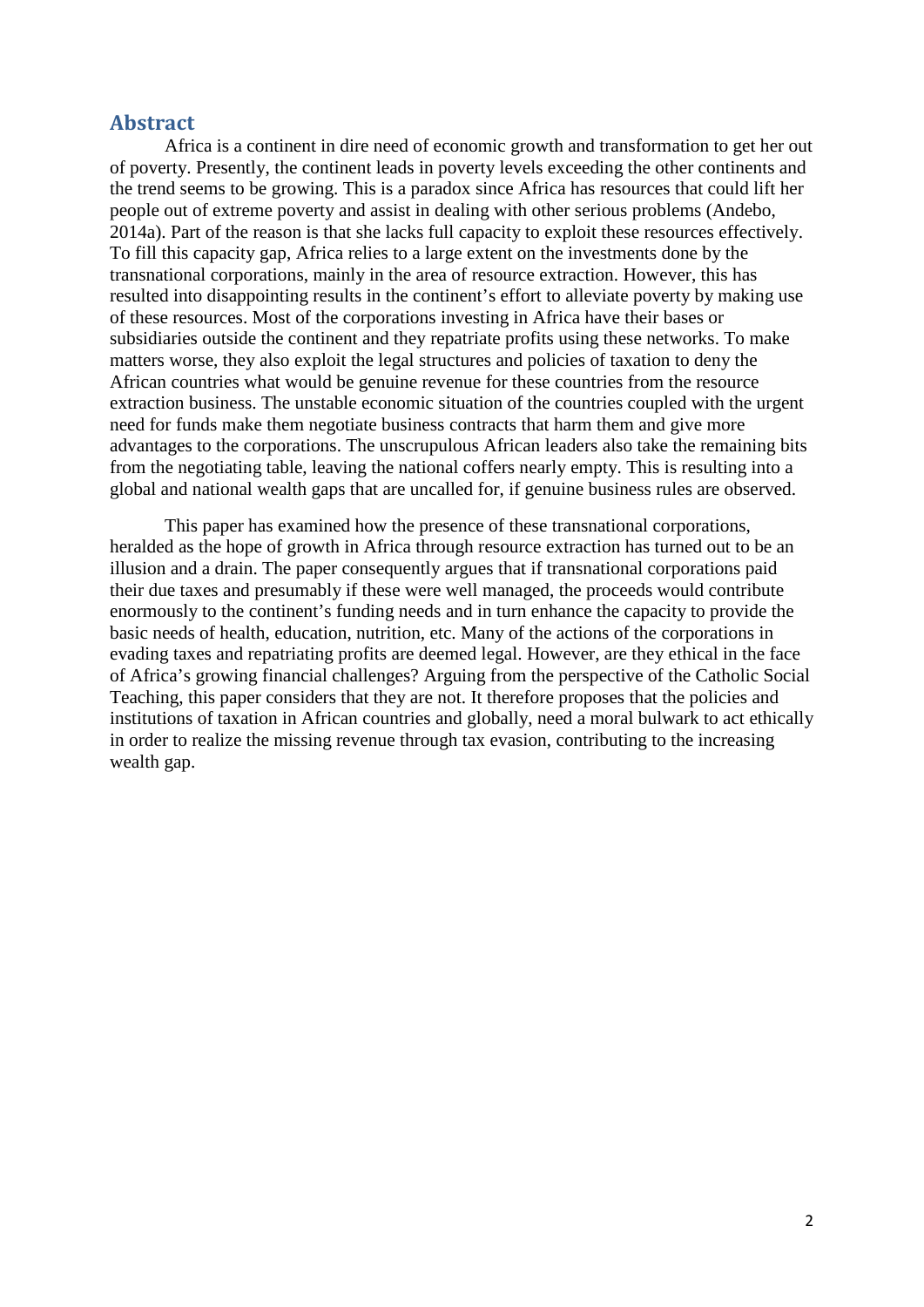## <span id="page-2-0"></span>**Table of Content**

| 1. |                                                                                       |  |  |
|----|---------------------------------------------------------------------------------------|--|--|
|    |                                                                                       |  |  |
|    |                                                                                       |  |  |
|    |                                                                                       |  |  |
| 2. |                                                                                       |  |  |
|    |                                                                                       |  |  |
|    | 2.2 Glencore and the Zambian Copper: the hard realities of metallic profits  8        |  |  |
|    |                                                                                       |  |  |
|    |                                                                                       |  |  |
|    |                                                                                       |  |  |
|    | 2.7                                                                                   |  |  |
| 3. |                                                                                       |  |  |
|    | 3.1 The views from the Compendium of the Social Doctrine of the Church  15            |  |  |
|    |                                                                                       |  |  |
|    |                                                                                       |  |  |
|    | 3.1.2 The Role of the State towards the owners of the TNCs and the common citizens 19 |  |  |
|    |                                                                                       |  |  |
|    |                                                                                       |  |  |
|    |                                                                                       |  |  |
| 4. |                                                                                       |  |  |
| 5. |                                                                                       |  |  |
|    |                                                                                       |  |  |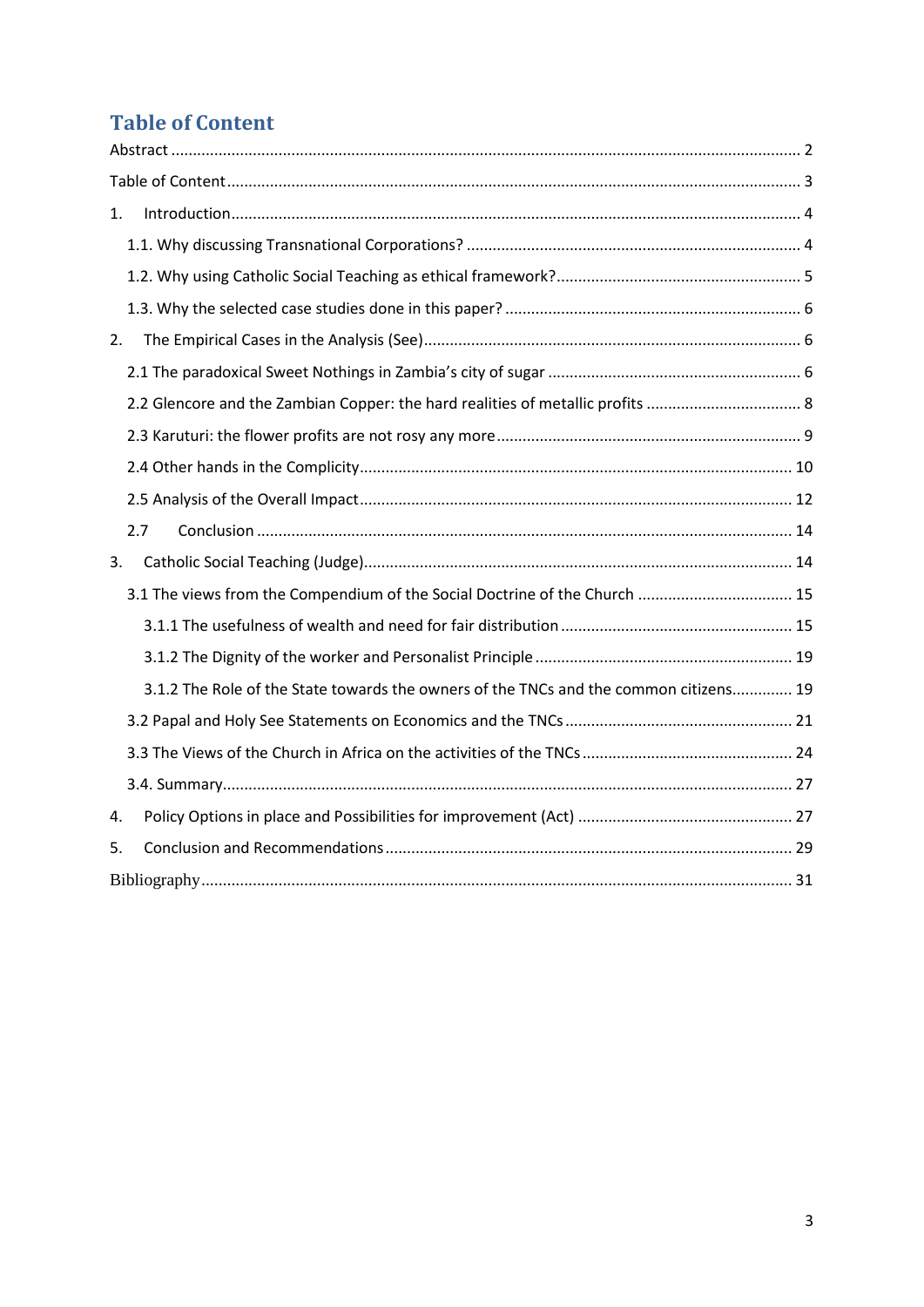## <span id="page-3-0"></span>**1. Introduction**

## <span id="page-3-1"></span>**1.1. Why discussing Transnational Corporations?**

The global economic landscape is dotted with the transnational corporations (TNCs) and their activities which have grown to take a life of their own. First of all, in terms of conceptualization, the terminology of TNC has been adopted for this paper since it seems to be the one most widely used; but reference to quotations in which the authors prefer other terms like multinational corporations (MNCs), multinational enterprises (MNEs), foreign companies, investors, etc. necessitate keeping what they use.

It is necessary to start then by answering the question: what is a TNC? A precise definition derived from The Free Dictionary is that a TNC is any corporation that is registered and operates in more than one country at a time (also called a multinational corporation or multinational enterprises etc.). A TNC has its headquarters in one country and operates wholly or partially owned subsidiaries in one or more other countries. The subsidiaries report to the central headquarters. Being part of the global economic sphere, TNCs have been playing an increasingly dominant role in the world economy. This dominance is most pronounced in the developing countries that rely primarily on a narrow range of exports, usually primary goods and whose capacity to extract some of these goods from their environment is low, a situation further exacerbated by the countries' regulatory capacities. A TNC has the capacity to do that but also has the ability to disrupt traditional national economies, impose monopolistic practices, and assert a political and economic agenda on a  $country<sup>1</sup>$  $country<sup>1</sup>$  $country<sup>1</sup>$ .

The growth in the number and size of TNCs since the 1950s has generated controversy because of their economic and political power and the mobility and complexity of their operations. Some critics argue that TNCs exhibit no loyalty to the countries in which they are incorporated but act solely in their own best interests [2](#page-3-3) , a claim the discussion in this essay seeks to unveil.

Certainly, TNCs have various motives to establish a corporate presence in other countries: such as the desire for growth after reaching a plateau meeting domestic demands and anticipating little additional growth. A new foreign market might provide opportunities for new growth. Others desire to escape the protectionist policies of an importing country. Other motives include: preventing competition, actual or potential from foreign businesses by acquiring those businesses; establishing subsidiaries in other nations is to reduce costs, mainly through the use of cheap foreign labour in developing countries; the possibility to 'bypass high tariffs<sup>[3](#page-3-4)</sup>, is a point with direct significance for this paper since this ability of the TNCs is a matter of increasing concern now due to increased tax evasion.

According to some authors, the operation of the TNCs is also beneficial to the host countries too. For instance, Tilman Altenburg (2000) assessed the advantages of the linkage effects of the TNCs in promoting the growth of local small and medium sized enterprises (SMEs) in the developing countries. These may include: providing markets for local products of the SMEs and products for the SMEs to market; stimulating innovations in local competitors; boosting the technology and capacity of local SMEs through joint ventures; transfer of know-how through 'demonstration effects'- new ways of doing things; and the

<sup>&</sup>lt;sup>1</sup> The Free Dictionary. http://legal-dictionary.thefreedictionary.com/Transnational+Corporation

<span id="page-3-3"></span><span id="page-3-2"></span> $2$  Ibid.

<span id="page-3-4"></span><sup>&</sup>lt;sup>3</sup> Ibid.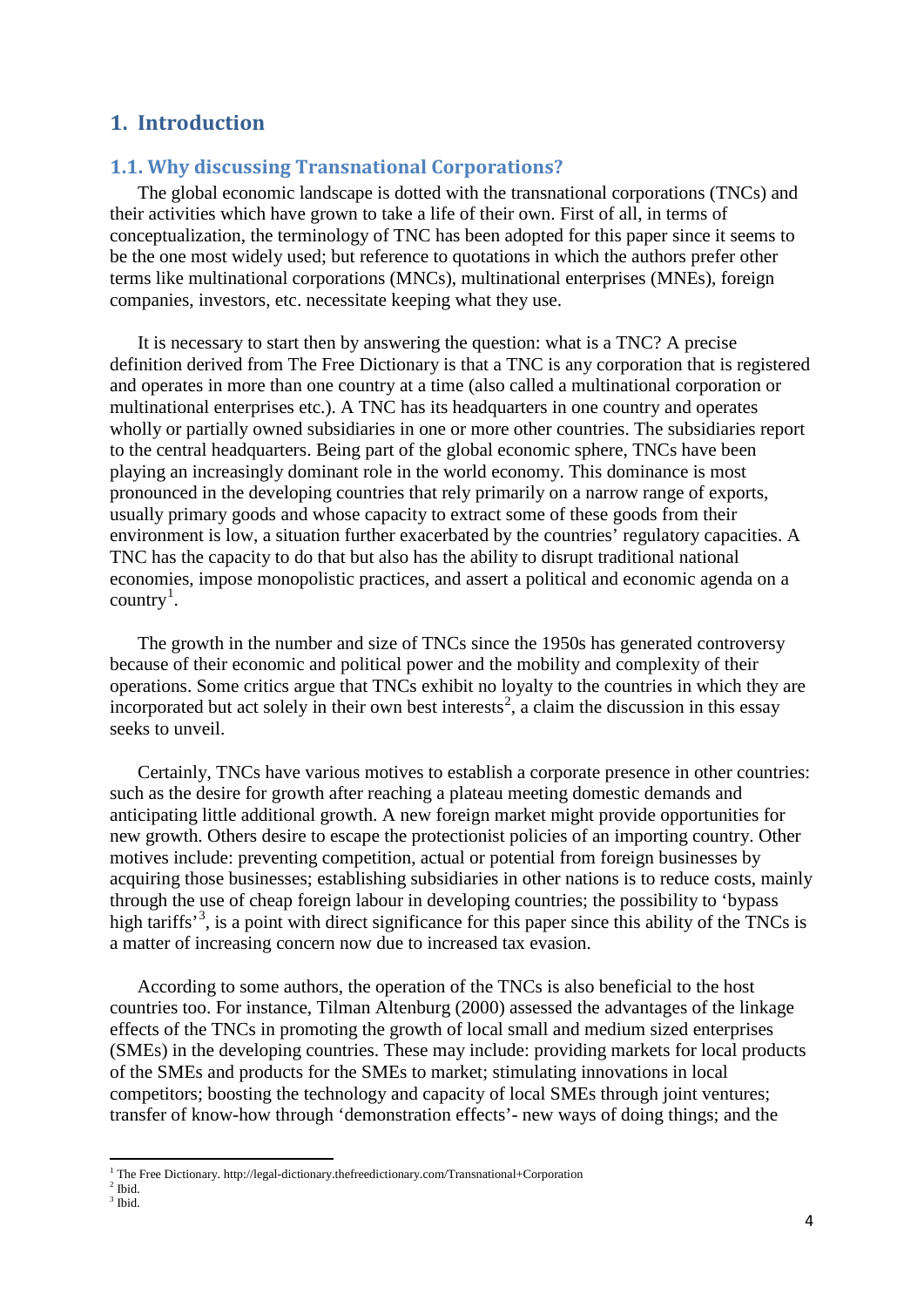human capital spill-over effects through highly trained or qualified personnel who either start new ventures or join the work force of their country (Altenburg, 2000, S. I-III). Their presence is also a source of revenue too for these countries, through employment opportunities and taxes they pay. These may certainly lead to wealth creation for individuals and nations. However, this advantage has to be critically scrutinized, which this paper has set to do, regarding the activities of notable TNCs doing business in Africa.

This essay focused on Africa, featuring cases in particular countries for the sake of a more concrete and evidence-based analysis, aims at assessing the role of the TNCs in the continent. Africa has for long now been part of the sphere of influence for the growing presence and activities of the TNCs. Evidence shows that Africa's economy has enjoyed one of the strongest growth rates lately, even during the global crisis. There has been steady increase in foreign investment, totalling US\$ 50 billion in 2012, the same as the value of overseas development aid the continent obtained in the same period. Much of the investment of the TNCs in Africa is in the extractive industry and local resource exploitation. On the other hand, despite the optimism caused by the growth, there are those who believe that the current "boom" in investment in Africa, stimulated by high commodity prices and low interest rates for investors may not last much longer. On major reason is that Africa's growth has largely been based on natural resource rent and may not be sustainable (Eunomix, 2013, S. 27). Additionally, the growth experienced in Africa has been skewed in terms of geographical areas and sectors of population and is not inclusive (African Development Bank, 2011, S. 9).

In spite of this growth, there is still extreme poverty and under-development. For instance, between 1990 and 2011 the new-born children's mortality rates in sub-Saharan Africa increased from 1.0 to 1.1 million, while the number of hungry people increased from 175 million to 239 million (Action Aid, 2013c), (Andebo, 2014a). This is not meant to downplay the significance of the growth that has occurred in the continent. The fact that foreign direct investments have had a portion in this growth also demands an assessment of the extent to which they have contributed to addressing the poverty and inequality gaps.

This paper is therefore intended to examine the activities of the TNCs and their real impact in Africa's growth. It is an attempt to answer the question why Africa continues to experience poverty and inequality in an increasing manner when there is optimism and hope as reflected by this economic progress? If the presence of the TNCs is an indicator of economic growth in the continent, what are their real contributions to the governments and peoples in the host countries? In the light of the CST, what role can the Church play in these circumstances as a voice of the poor – countries and their peoples, affected by these challenges?

## <span id="page-4-0"></span>**1.2. Why using Catholic Social Teaching as ethical framework?**

The above issues shall be assessed in the light of the Catholic Social Teaching (CST) and its methodological approach – See, Judge, Act – for analysis and recommendations. There shall also be a need to examine the options recommended in terms of the principles and values of the CST. However, why would it be of importance to use the CST to deal with a topic on TNCs and international business, a largely economic topic?

The first reason is about the Catholic Church's global nature and yet being local and close to the people making her have a spectrum of global and local realities and the way each impacts on the other. Secondly, the church being an institution based on morals, norms, ethics and beliefs make it meaningful for her to discuss themes like justice, taxation and poverty and also assess the activities of TNCs and other socio-economic issues like poverty and inequality that span the global and local spheres.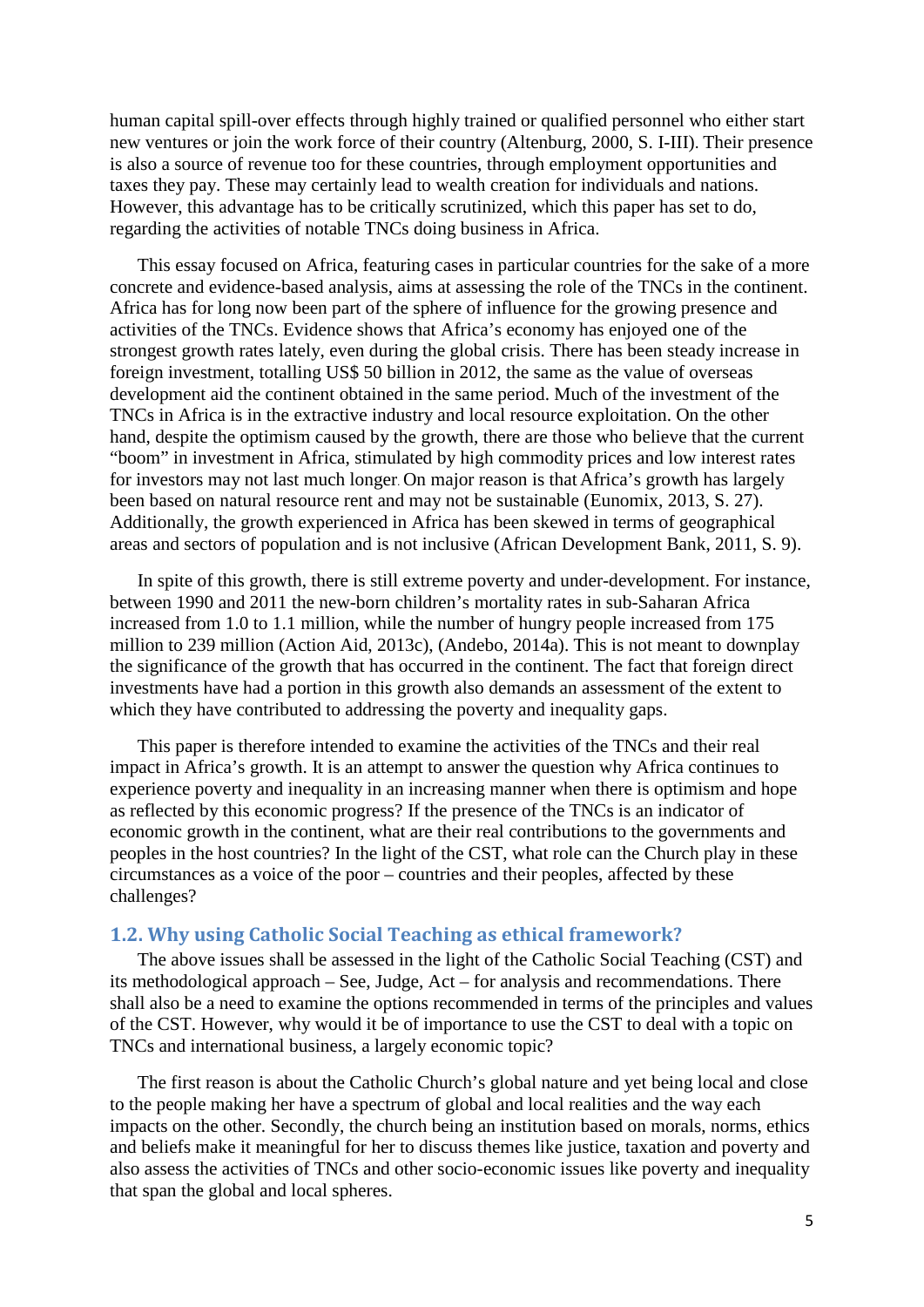The CST has the capacity of dealing with moral issues that are as much a matter of concern today as they were in the past. The changing times and circumstances may bring up different phenomena that affect the human society, like questions of inequality and poverty, the economic principles of neo-liberalism, globalization, among others, that are a matter of concern today. These may be manifested today in fairly different circumstances than they may have been in the past. However, there are always moral and ethical questions that arise and that can be guided by the same basic principles and values of the CST. Such matters tend to fall into the broad category of themes the CST deals with. These make a strong case and justification for using the CST to provide a moral framework of discussing the presence and activities of TNCs in Africa.

Another fact is the influence the Church has wielded in modern society via announcements of church leaders, social movements such as those of Christian workers or lay organizations such as those of students, economists or politicians. In some rare cases, however, CST has inspired political constitutions and social structures of states and countries, such as the post World War II constitutions of Germany, Bavaria and Austria. The overall influence of the Church has also become embodied in the CST documents with traversing effects on social, economic and political segments of society. In particular reference to Africa, the CST is already inspiring choice of concepts and principles (Tarimo, 2005), ethical writings dealing with social justice issues (Opongo & Orobator, 2007), institutional activities for research and social action (Alt, 2013).

## <span id="page-5-0"></span>**1.3. Why the selected case studies done in this paper?**

This essay is part of the research project "Tax Justice and Poverty" which conducts research in Germany, Kenya and Zambia.<sup>[4](#page-5-3)</sup> For this reason, particular focus is given to the question what tax justice and poverty issues are associated with presence of these TNCs? After the introduction, the paper shall examine two cases of TNCs in Zambia and one case in Kenya for deeper analysis as the "See part". These are the: Associated British Foods (ABF) subsidiary Zambia Sugar and Glencore's subsidiary of Mopani Copper Mines. In Kenya, the case cited is the Karuturi global flower industry giant. Due to the transactions involved, the role of other TNCs in the banking sector like the Barclays Bank and the Deloitte Company shall also be highlighted. Proceeding from the case studies shall be a judgement using the CST through what the Church has said directly about such activities but also in terms of its CST principles, values and themes. Then the final part, recommendations shall be based on the concrete situation but also illuminated by the same CST principles, values and themes.

## <span id="page-5-1"></span>**2. The Empirical Cases in the Analysis (See)**

## <span id="page-5-2"></span>2**.1 The paradoxical Sweet Nothings in Zambia's city of sugar**

This case exposes how the tax revenues needed to cover the costs of decent public services like education and health, among others, are being undermined by one of the wealthiest taxpaying TNC. Zambia Sugar Plc, a subsidiary of the Associated British Food (ABF), has effectively opted out of the corporate tax system in Zambia through a combination of ingenious and lawful tax haven transactions, and huge tax concessions awarded by the Zambian government. Despite the legality of its actions, ethical and moral questions can be raised about the company's actions of tax evasion.

<span id="page-5-3"></span><sup>4</sup> See http://www.taxjustice-and-poverty.org/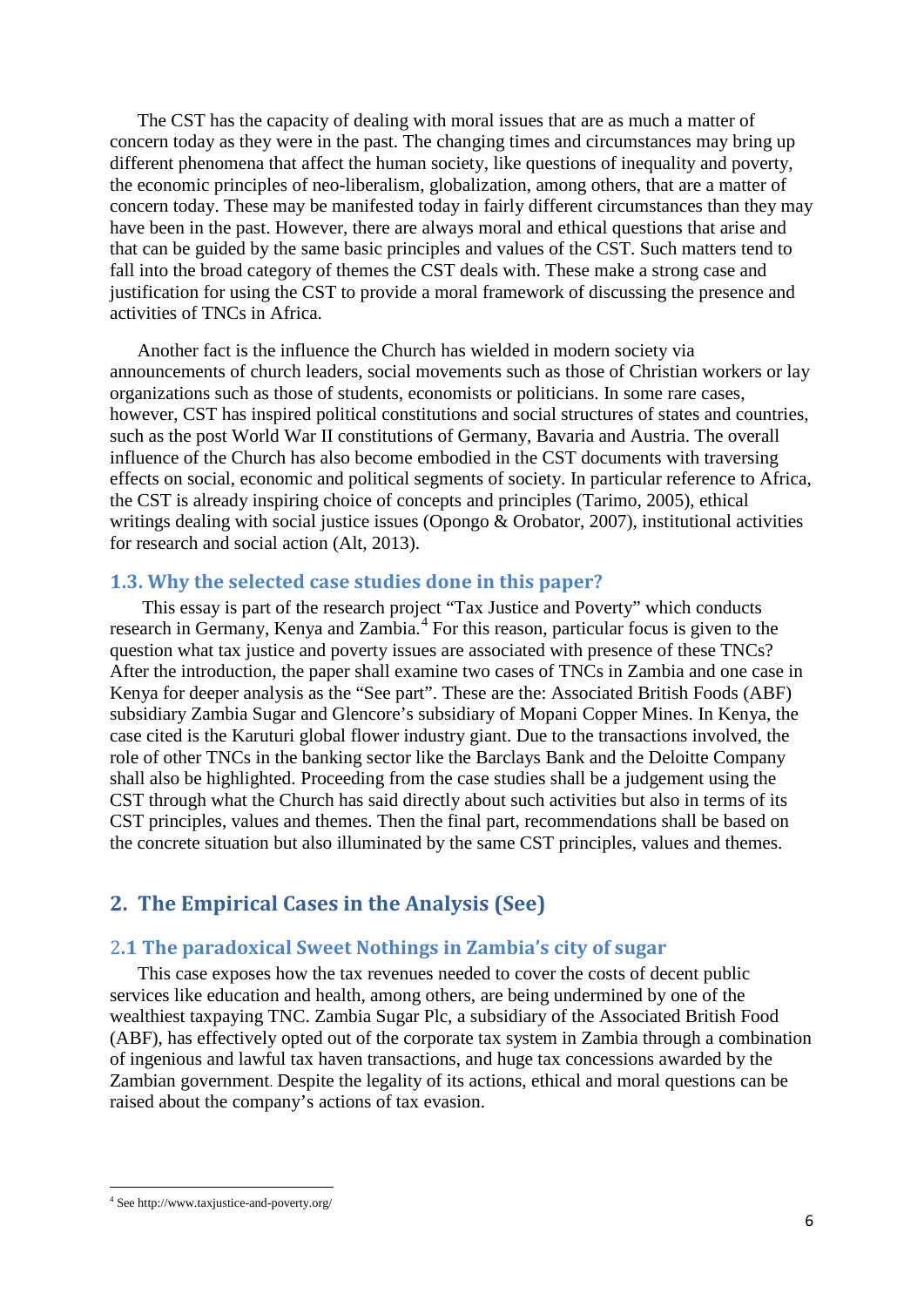Zambia is still a poverty stricken country, despite its new status as a lower middle income country. The proportion of its rural poor is reaching nearly 90 per cent. Zambia exports foodstuffs, including sugar; yet 45 per cent of Zambian children are undernourished, clearly a paradox of continuing hunger amidst plenty. A report by Action Aid demonstrates that 'poverty and hunger cannot be ended if developing countries cannot raise revenues to provide for the needs of their own citizens' (Lewis, 2013, S. 1). However, this cannot be done if the rich tax payers like Zambia Sugar Plc continue to undermine the tax system and the government is also unable to control the array of transactions the company uses to transfer over a third of the its pre-tax profits – over US\$13.8 million (Zambian Kwacha 62 billion) a year –out of Zambia, into and via tax haven sister companies in Ireland, Mauritius and the Netherlands. While the main corporate tax rate in Zambia is 35 per cent, ABF's Zambian Sugar has since 2007, paid less than 0.5 per cent of its US\$123 million pre-tax profits in corporate income tax – averaging under ZK450 million (US\$ 90,000) a year. The company also took the government to court and won a special retrospective tax break in 2007 and received a large refund of tax paid in earlier years with concessionary tax rates for expanding its sugar mill and estate, under the regime for encouraging investments and for reclassifying all its revenues as "farming income" as par the Zambian laws. Between 2008 and 2010, Zambia Sugar made no corporate income tax payments at all (Lewis, 2013, S. 1-2).

Through a system of mystery management, Zambia Sugar has been paying out nearly US\$2.6 million since 2006 as 'purchasing and management' fees to an Irish sister company that seems to have no physical presence in Ireland. The company also 'dog-legged'<sup>[5](#page-6-0)</sup> its loan repayments to South African and United States banks through Ireland, exploiting an advantage of 'treaty shopping', by making use of the treaty between Zambia and Ireland, preventing the Zambian government from charging any taxes on the interest payments made on these loans. Additionally, Zambia Sugar made payments for 'export agency' services to a sister subsidiary company registered in Mauritius that has no employees permanently there. Similarly, the company also sent profits back to its parent company, Illovo Sugar Ltd, nearly tax-free by re-shuffling the ownership of the company through a string of Irish, Mauritian and Dutch holding companies, taking advantage of tax treaty loopholes and tax haven regimes to cancel tax on its dividend payments (Lewis, 2013, S. 2). These then combine with the above concessions and court claims indicated to add on to Zambian government's revenue losses.

According to Action Aid, Zambia has lost tax revenues of some US\$17.7 million (ZK78 billion) since 2007 when ABF took over the Illovo Sugar group, due to this "financial engineering". If one adds the tax revenues lost, thanks to Zambia Sugar's tax incentives and tax rate change from 35 per cent to 15 per cent, the bill of the country's lost tax revenues is over US\$27 million (ZK116 billion). The future losses for the Zambian exchequer are expected to be about US\$7million (ZK35 billion) annually, with savings from the company's rate change and other special tax incentives, about US\$3.6 million annually, against a backdrop of growing future profits (Lewis, 2013, S. 33).

The impact of this loss can be assessed by juxtaposing it with the needs of the country. The Action Aid report again estimates that: the amount of foregone tax revenues in a single year could likely cover the entire cost of the interventions needed to tackle child malnourishment in Zambia and reduce infant mortality largely arising from it. The amount of tax the Zambian government currently foregoes through the company's tax haven transactions is enough to put an extra child in primary school every 12 minutes; the tax haven transactions of just this one TNC has deprived the Zambian public purse of a sum over 14 times larger

<span id="page-6-0"></span><sup>&</sup>lt;sup>5</sup> Definition: an unusual manual transmission layout. In this case, loan repayment operations that are unusual, creating suspicion and in need of better explanation than given. http://en.wikipedia.org/wiki/Dogleg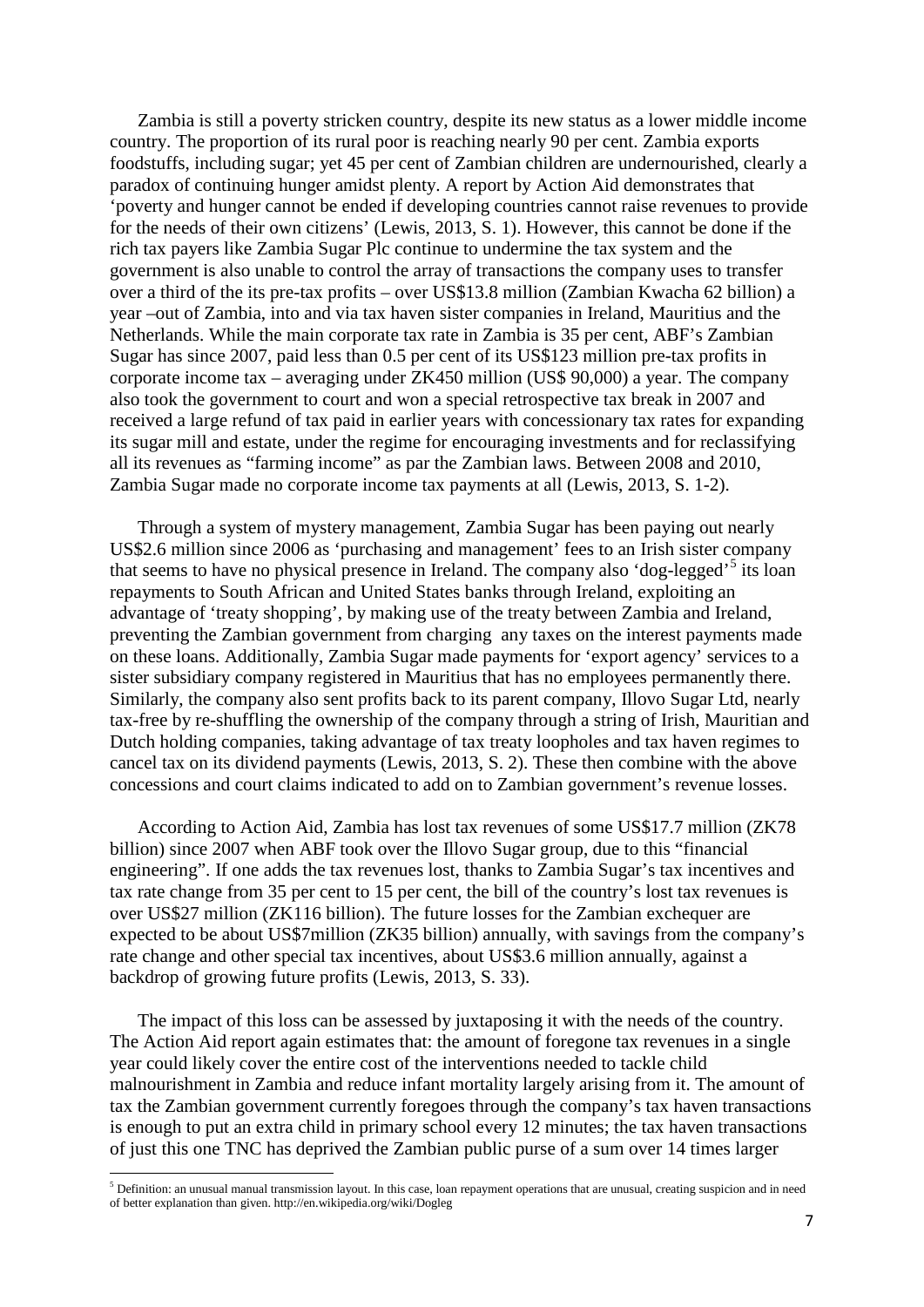than the UK aid provided to Zambia to combat hunger and food insecurity in the same period (Lewis, 2013, S. 1).

Looking at it from the aspect of injustice to the local people, another grave impact can also be observed. The Action Aid report indicates that in absolute terms in 2011 and 2012, Zambia Sugar paid 20 times less income tax, relative to its income, than the tax paid by its own agricultural workers; and 90 times less than the tax paid by the small traders who sell its products to consumers (Lewis, 2013, S. 3). Its actions of profit repatriation and seeking tax havens<sup>[6](#page-7-1)</sup> depress local wages as it gave its seasonal workers wages around 20 per cent less than the government-benchmarked minimum wage up to July 2012 and just above this mark for other local employees. This also affects the Zambian pension funds and individual investors, which together own 18 per cent of the company, in terms of what they get through dividends. It is more exasperating that the Garfield Weston Foundation, the Weston family's charitable trust affiliated to the company, disburses £30-40 million each year to churches, community projects, education and arts organizations, mainly in the UK and also helps to fund low-tax advocates the Institute of Economic Affairs, while forgetting its responsibility to the Zambian people (Lewis, 2013, S. 33-35). These therefore give an ironical meaning to the paradoxical headline of sweet nothings in Zambia's sugar producing city.

## <span id="page-7-0"></span>**2.2 Glencore and the Zambian Copper: the hard realities of metallic profits**

Another case of tax evasion of a more massive scale in Zambia involves Glencore, a 'mining giant which is listed on the London stock exchange, registered in Jersey, with its HQ in Switzerland' (Action Aid, 2011). Glencore, a UK subsidiary of the world's largest commodities broker, which owns a 73 per cent stake in the Mopani Copper mines, helped its mining operation in Zambia to avoid paying tens of millions of pounds in tax to the Zambian government. In presenting briefs about the leaked audit report of the Norwegian subsidiary of Grant Thornton, Glencore is accused of tax dodging in Zambia on a scale more massive, perhaps, than that of Zambia Sugar (Action Aid, 2011).

According to the leaked report on Glencore's Mopani mine in Zambia, commissioned by Zambia's tax authority, the company sold copper to Switzerland at below market prices and increased its operation costs exponentially in the period between 2005-2007, with little justification. The audit also indicated that Mopani sold copper at artificially low prices to Glencore in Switzerland under a deal struck with the firm's UK subsidiary in 2000. The metal was then sold on, allowing Glencore to take advantage of Switzerland's ultra-low tax regime. There are claims that the transactions breach international rules ensuring that there has to be an arm's-length principle when it comes to sales between related parties. The company claimed all transactions were conducted at an arm's-length basis and at internationally agreed prices. This artificial inflation of costs, combined with undervaluing of its copper exports enabled the company to report overall losses, and therefore pay little or no corporation taxes in Zambia. The initial report said that, 'the pilot audit has shown there is a high need for a determined effort at collecting the taxes that are assessed under the laws implemented by the Zambian government' (Doward, 2011).

It is estimated that the company's practices potentially cost the Zambian government up to £76 million a year in lost corporation tax; far much more than the £59 million the UK government gives Zambia each year in aid. The details of the acquisition of the Mopani Mines by Glencore through a company based in the British Virgin Islands, another tax haven

<span id="page-7-1"></span><sup>6</sup> Tax havens are jurisdictions that use secrecy and low tax rates as a selling point to attract businesses for their financial services industries. The banking secrecy that they apply makes it almost impossible to find out who owns an account there, how much money it is worth, and where the money came from. As a consequence, tax havens also hide criminal activities and illicit flows of money. Africa Europe Faith and Justice Network. http://www.aefjn.org/index.php/370/articles/capital-flight-and-its-impact-on-africa.html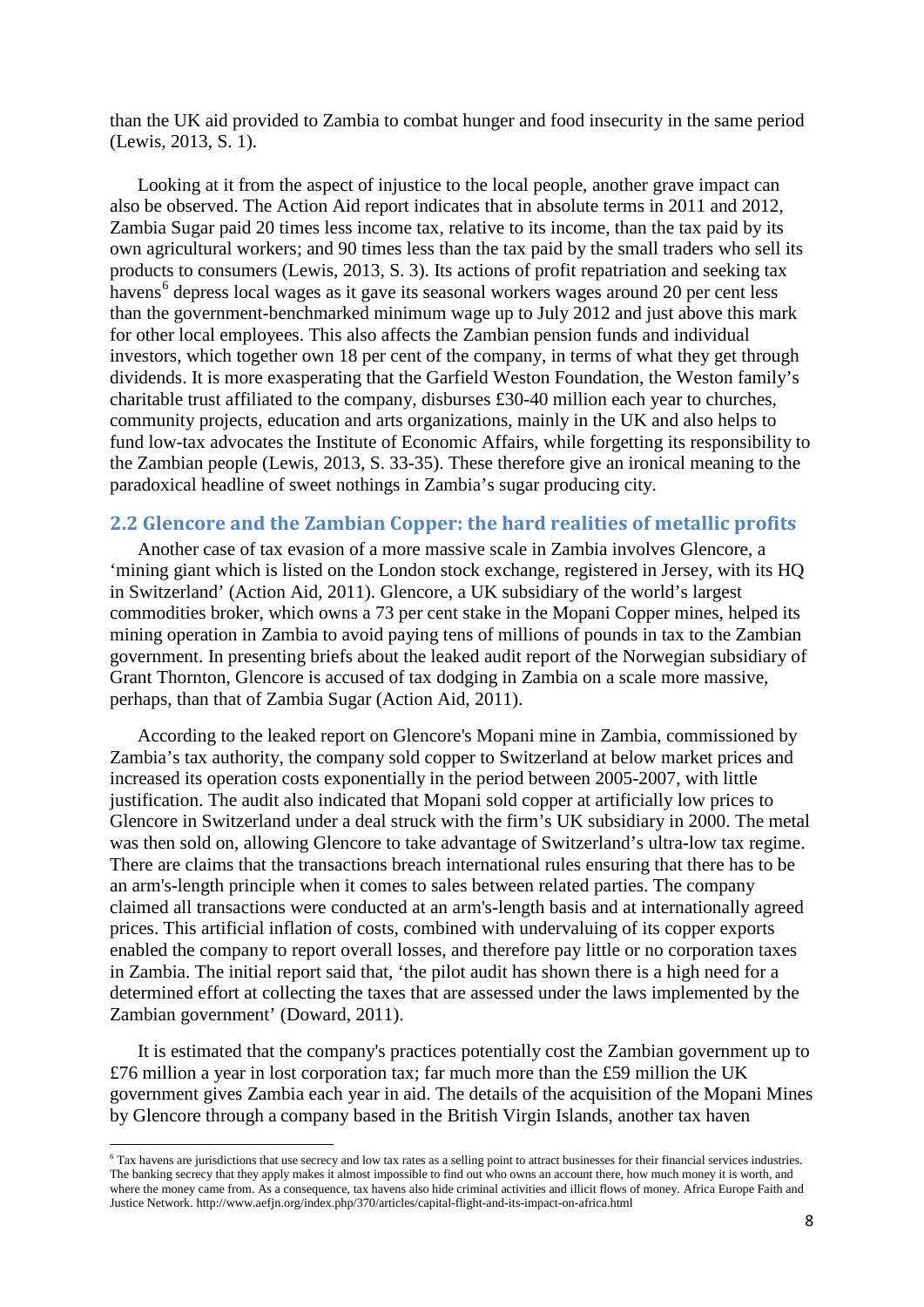(Doward, 2011) also ring loud bells. This has a lot by implication in terms of what happens in this case of tax evasion.

Similarly to understand fully the injustices involved, one should contrast 'the impending wealth of the company's management with the poverty of Zambians, around two thirds of who live below the recognised poverty line' (Action Aid, 2011). On his part, Savior Mwambwa of Centre for Trade Policy and Development (CTPD) said: 'Through tax evasion and avoidance, mining companies are depriving us of social and economic benefits which are rightly ours.' (Action Aid, 2011) Widespread tax avoidance is leaving Zambia short of the money it needs to invest in a decent education for its children, classrooms are averaging 61 learners, one of the highest in Africa, while only £15 is available to educate each child per year. Taxes from mining could help the government fund education. Good education requires more than a decent school building, desks and books – it needs good teachers. Only tax revenue can make this long-term investment in children's futures (Action Aid, 2011).

## <span id="page-8-0"></span>**2.3 Karuturi: the flower profits are not rosy any more**

According to an April 2013 press release referred to by La via Campesina, the International Peasants' Movement, the Kenyan government has found Karuturi Global Ltd, the world's biggest producer of cut roses, guilty of tax evasion. This makes it the first African government to bring a large multinational company to court for transfer mispricing through a fully public process, seen as a mark of transparency by civil society movements and organisations. This was a result of what the Kenya Revenue Authority (KRA) ruled in late 2012 that the Bangalore, India-based multinational used transfer mispricing to avoid paying the government of Kenya nearly US\$11 million (EUR 8 million) in corporate income tax, part of a larger set of tax disputes which it had with government, amounting to a quarter of the firm's 2012 sales. On 4 April 2013, Karuturi appealed the ruling, thus bringing the issue into the public domain (La Via Campesina, 2013).

In 2012, the KRA expert team audit of companies unearthed a number of transfer mispricing and tax evasion cases. Karuturi was one of the culprits, found to owe the KRA taxes worth US\$ 26 million, about one-quarter of the TNC's [global turnover in fiscal year](http://investing.businessweek.com/research/stocks/financials/financials.asp?ticker=KARG:IN&dataset=incomeStatement&period=A¤cy=US%20Dollar)  [2012](http://investing.businessweek.com/research/stocks/financials/financials.asp?ticker=KARG:IN&dataset=incomeStatement&period=A¤cy=US%20Dollar) (US\$ 106 million). Money of this magnitude could be used as additional income for development or to replace some current taxes that target the poor like value added tax (VAT) or even to delay the enactment of additional taxes like on maize flour, the staple food, due to be activated in Kenya in 2015. However in 2013, Karuturi filed a notice of appeal against the decision of the tax tribunal. According to Karuturi's 2012 annual report, it has been facing a number of potential threats to its financial viability including: a Kenya Shillings (KSh) 975 million (US\$ 10.7 million or EUR 8 million) dispute from the KRA over transfer pricing; a KSh 1.4 billion (US\$ 15 million or EUR 11.5 million) claim on unpaid income taxes from the Indian authorities; and a risk of default on a US\$ 54.7 million (KSh 4.8 billion or EUR 40.3 million) foreign currency convertible bond due for redemption on 19 October 2012 which was later restructured (Tax Justice Network et al, 2013).

As reflected in the Grain and La via Campesina websites, 'Karuturi produces 580 million roses per year from its operations in Kenya, Ethiopia and India. One out of nine roses bought in Europe comes from a Karuturi farm. The flowers it produces in Kenya are shipped to Europe through a subsidiary in Dubai. By under declaring the value of the merchandise shipped to its warehouse in Dubai, the firm saves costs on its tax bill. This is illegal under Kenyan law' (Tax Justice Network et al, 2013).

According to Stephen Gichohi of Forum Syd, 'Karuturi farm workers have a range of concerns about spraying equipment, health services, wages and housing and need their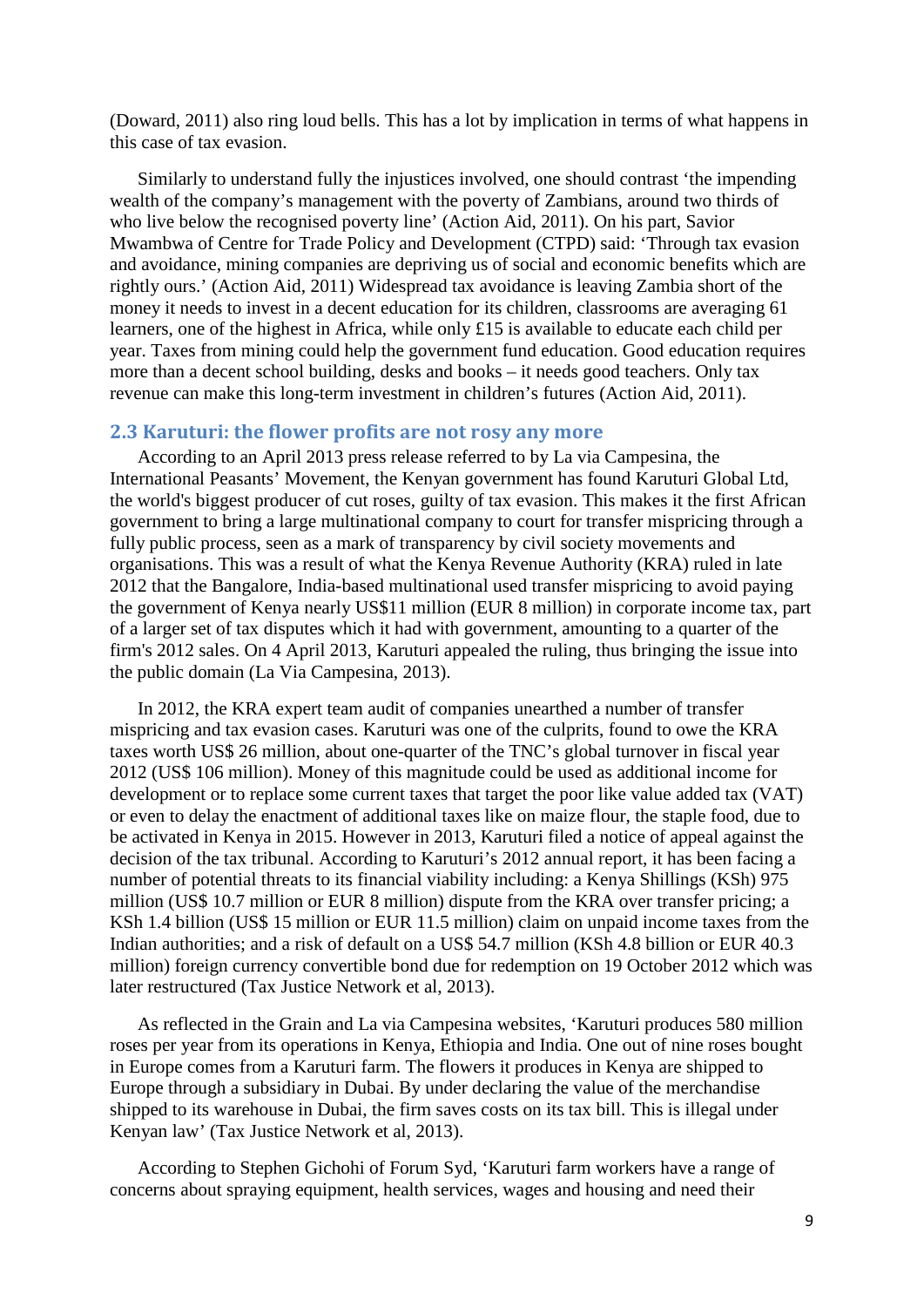conditions improved as soon as possible.' Tax Justice Network, among other organizations confirms that, workers on Karuturi farms in both Kenya and Ethiopia have been complaining about, and initiating labour actions against, various conditions, especially related to wages and safety like unpaid salaries and poor working conditions. Karuturi has been bringing in staff and consultants from abroad, including India, to run management, irrigation and drainage operations, and logistics because they said they could not find the experience locally, an issue which brought the company into a dispute with the Ethiopian government (Tax Justice Network et al, 2013).

Since 1996, Karuturi's core business has been floriculture, producing 580 million roses per year from 289 hectares of land the company leases in Kenya (154 hectares), Ethiopia (125 hectares) and India (10 hectares). Due to the 2007/2008 global food crisis, Karuturi expanded from floriculture into food production, planning to set up farming operations on over one million hectares, mainly in eastern and southern Africa, to produce primarily maize, rice, sugarcane and palm oil for international markets. Targeted countries include Ethiopia, Tanzania, Republic of Congo, Sudan, Mozambique, Ghana, Sierra Leone and Senegal. In Ethiopia, the land grabbing activities are resulting into conflicts due to compensation, displacement and the relocation of villagers and herders who are suddenly finding themselves fenced off of their lands by the Indian company. Its actions of land grabbing seem to be associated with "villagization programme" initiated by the Ethiopian government, to forcibly relocate thousands of indigenous people in western Gambela to new villages lacking adequate food, farmland, healthcare, and educational facilities. However, the company's CEO Sai Ramakrishna Karuturi has denied any connection between his company's activities and the government's villagization programme. (Tax Justice Network et al, 2013). Describing Karuturi, Nyikaw Ochalla of the Anywaa Survival Organisation defending the indigenous Anuak communities in Gambela, Ethiopia says, 'This company is criminal, on many counts.' (La Via Campesina, 2013)

## <span id="page-9-0"></span>**2.4 Other hands in the Complicity**

Facilitating these activities are companies like Barclays Bank and Deloitte in Africa that provide guidance and services to cart the profits away. According to Action Aid, tax avoidance costs the continent of Africa lost revenues of US\$ 63 billion annually, more than it receives in overseas development aid – and enough to deliver the United Nations Millennium Goals of universal primary education, universal healthcare, and upgrade Africa's entire road network. Instead, banks are helping to spirit this money into offshore tax havens. Barclays Bank, the largest retail bank in Africa, with 147 subsidiaries on the continent and operating in 17 African countries is a big culprit. It uses its Offshore Corporation Division of Barclays' International Wealth and Investment to link companies and investors in Africa with Barclays' operations in tax havens. This contradicts its "Africa Strategy" which has the ambition of being a 'force for good in the communities we serve and the lives we touch' (Action Aid, 2013a).

The Barclays' Mauritius operation goes even further, explicitly marketing itself as the "pioneer of offshore" – and advising clients to channel any investment into Africa via tax friendly Mauritius. This makes Barclays the biggest player in the US\$ 63 billion a year tax avoidance game in Africa. Money that could and should be directed towards public spending on transport networks, education, healthcare, housing, utilities networks and all the things which would let Africa raise the quality of life of its citizens, is instead being siphoned out to fund excess profits for individuals and corporations, mostly outside of Africa. Furthermore, the United Kingdom (UK) government has been spending 0.7 per cent of GDP on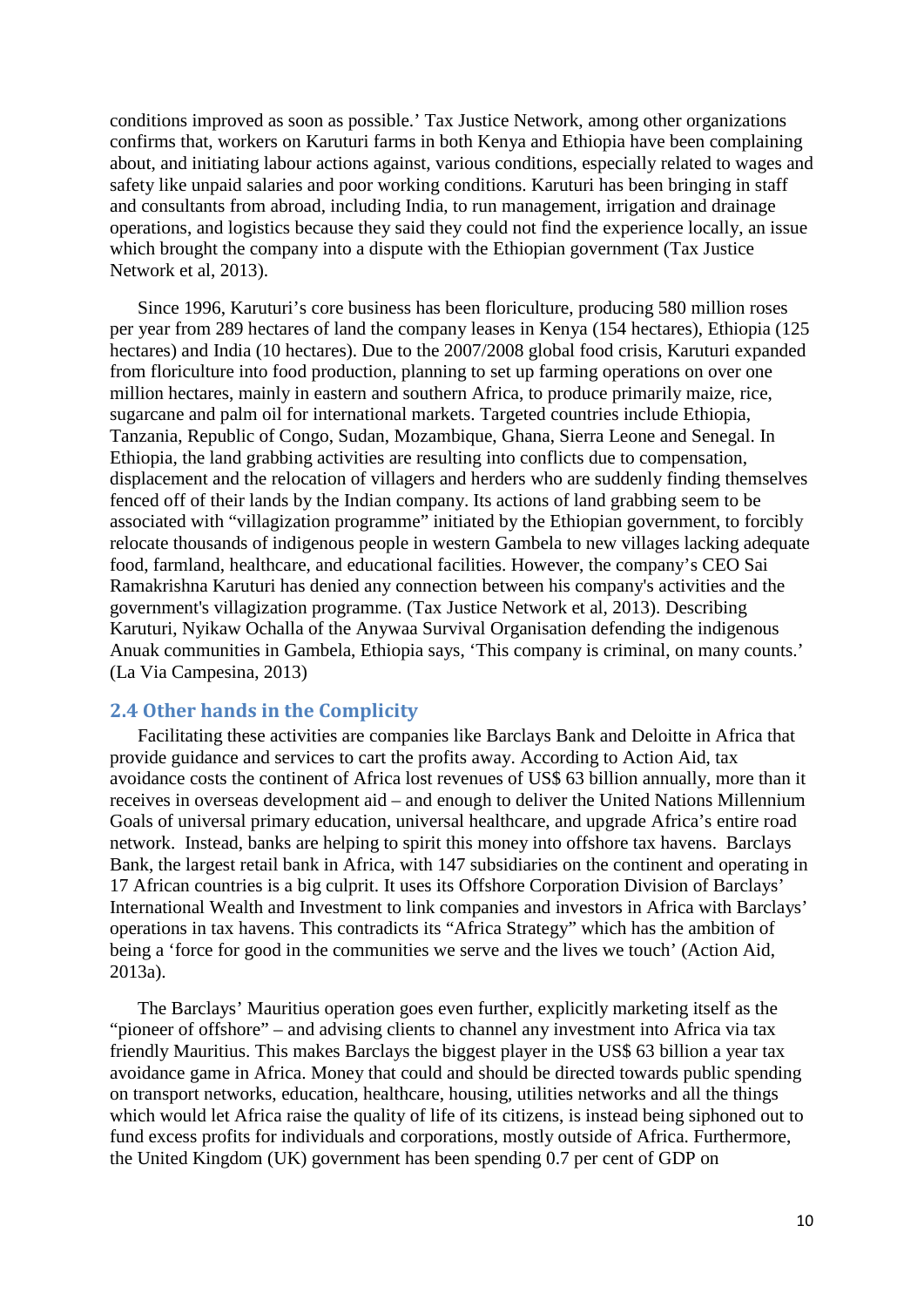International Development each year (Action Aid, 2013a) while this act of injustice is being perpetrated by a bank from the country.

In another report, Action Aid also elaborates on the role of Deloitte in 'advising big businesses on how to avoid tax in some of the world's poorest countries' (Action Aid, 2013b, S. 1) and that certainly includes African countries which are much in need of the revenues. The report indicates that Deloitte, an accountancy firm of UK origin and now headquartered in New York, is one of the 'Big Four' offering financial services in the world. It operates in more than 150 countries and provides audit, tax, consulting, enterprise risk and financial advisory services and has more than 200,000 employees internationally. One of Deloitte's fastest growing markets is Africa, where it operates in 50 African countries including some of the poorest in the world – among them Mozambique, Zambia, Sierra Leone, Tanzania and Kenya (Action Aid, 2013b, S. 1).

A documentation uncovered by Action Aid shows that Deloitte is providing information on tax avoidance strategies for use by wealthy TNCs in extremely impoverished countries. This is advice used to avoid hundreds of millions of dollars in tax. Deloitte advises TNCs with interests in Africa to channel 'businesses via Mauritius in order to avoid tax across parts of Africa'. Using the example of Mozambique, it has advice for companies on how to achieve a 60 percent reduction in withholding tax and a 100 percent reduction on any capital gains tax, amounting to total non-payment. Using Mauritius, described as the "gateway to Africa" for international businesses, with its low taxes and favourable double taxation treaties in place with 14 African countries and 10 others under negotiation, TNCs can reduce their tax liabilities immensely (Action Aid, 2013b, S. 1). The potential value of such lost revenue to a tune of US\$ 400 million in capital gains tax, avoided by an Italian oil company, to Mozambique is huge, especially when viewed in terms of its opportunity cost. Commenting on the activities of Deloitte, the Action Aid report states that 'tax avoidance costs developing countries hundreds of billions of pounds a year in lost revenue. These enormous losses mean millions of children don't receive a decent education, poor roads prevent farmers getting crops to market, and whole countries remain dependent on international aid' (Action Aid, 2013b, S. 1).

The two Action Aid Reports again observe that 'the extensive use of tax havens such as Mauritius to channel investments can lead to the loss of tax revenues for poor countries through a variety of "dodges" which take advantage of the low tax regimes, tax treaties and secrecy that these tax havens offer. Promoting the use of tax havens as a way of channelling investment into Africa cannot be considered as supporting responsible investment and sustainable development for all. It is in its (Barclays Bank's) own interest to help create economic and social development that will provide future opportunities for its business' (Action Aid, 2013c, S. 2).

Stephen Yeboah, a columnist in Modern Ghana in a blog post in the Africa Progress Report argues that this is 'a practice estimated to have cost the continent more than a trillion dollars over the past few decades. The involvement of supposedly reputable companies such as Barclays and Deloitte shows how pervasive and serious this issue has become. Tax avoidance by multinational companies deprives African nations of precious revenue that would be better spent on health and education. Legal or not the scale of tax avoidance by multinationals has become "unconscionable… while millions of Africans go without adequate nutrition, health and education"' (Yeboah, 2013).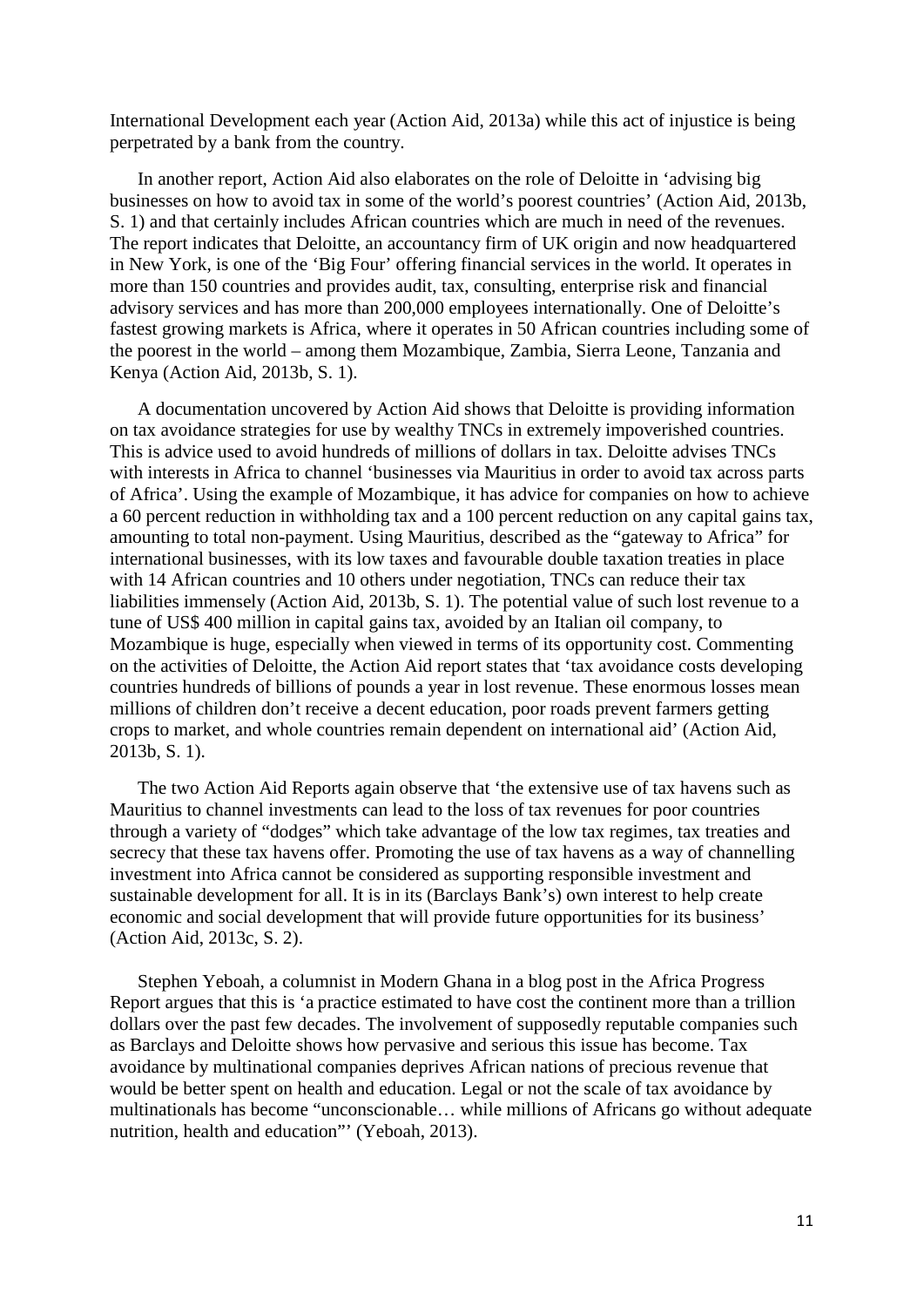## <span id="page-11-0"></span>**2.5 Analysis of the Overall Impact**

According to Global Financial Integrity, a Washington based Research organization , about USD 8.8 billion left Zambia in illicit financial flows from 2001 and 2010 (Hill, 2012). Dr. Attiya Waris, a senior lecturer in tax law at the University of Nairobi and Vice-Chairperson of the Tax Justice Network Africa, and others estimate that capital flight due to tax evasion is costing developing countries around US\$ 1 trillion per year (La Via Campesina, 2013). Dr. Attiya says that 'Companies like Karuturi are haemorrhaging Africa … Transfer mispricing is robbing Kenyan workers and citizens of access to good public education, health care, transport services and a clean environment, which our government can only provide through proper revenues.' (Tax Justice Network et al, 2013)

In such a business under a lot of secrecy, no one can certainly unveil the full mystery of the losses but only the fact that for Africa, it is one of the greatest contributors to the continent's unending poverty, as indicated by this quote:

Every year around US\$ 1000 billion disappears without a trace from developing countries, ending up in tax havens or rich countries. The main part of this is driven by multinational companies seeking to evade tax where they operate. The sum that leaves developing countries each year as unreported financial outflows, referred to as illicit capital flight, amounts to ten times the annual global aid flows, and twice the debt service developing countries pay each year. During 2000-2008 Africa was the region with the largest real growth of illicit capital flight, amounting to 21.9 % per year. This money, if properly registered and taxed in the country of origin, could of course contribute to fulfilling human rights like the right to education and health care, and make a major difference in the fight to combat poverty. Due to just two forms of illicit capital flight used by corporations ('mispricing' and 'false invoicing'), developing countries are losing three times the amount that is missing to achieve the UN millennium development goals (like universal education, stopping the spread of HIV, and halving extreme poverty) in tax revenues every year (Tax Justice Network et al, 2013).

One of the main conditions that TNCs give to governments in the developing world is, to improve infrastructure and institutions that can aid the TNCs to invest. The question for both parties is, without funds, how can the developing countries improve infrastructure and institutions to function?

When it comes to the question why Africa is so poor, even in the Third Millennium, the answer people tend to give is corruption by its leaders. True, as this may be, there is another side to it; individuals and TNCs doing business in Africa are also carting away billions of dollars, a big chunk of the lost revenues that the countries in Africa deserve. In a report by Global Financial Integrity (GFI), the average of illicit outflows per year from Kenya during 2002-2006 can be estimated at US\$ 686 million. This comparable to the Net Official Development Assistance the country received within the same period; which for year 2000 was US\$ 509 million and, by 2005, had risen to US\$ 752 billion (Africa Europe Faith and Justice Network, 2013). In this circumstance, it only sounds too appropriate to use the words of the then South African Finance Minister Trevor Manuel in 2008: 'It is a contradiction to support increased development assistance, yet turn a blind eye to actions by multinationals and others that undermine the tax base of a developing country' (Froberg & Waris, 2011, S. 7).

Through a combination of legal loopholes and ingenious accountability, TNCs have been able to dodge paying their taxes to many countries in Africa. This is thus becoming an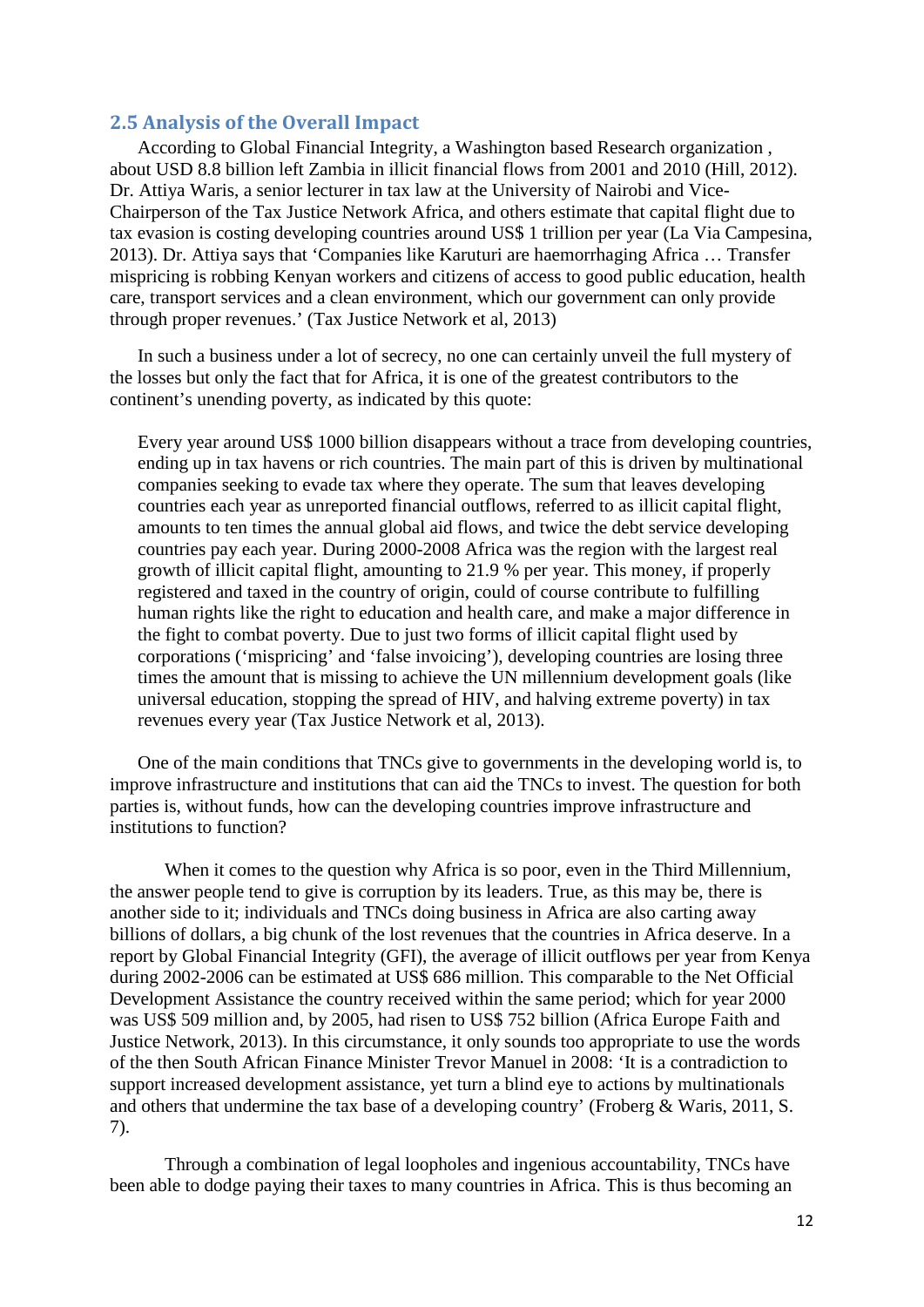issue that goes beyond the question of rights, which these companies also can claim, but is becoming an issue of morality and ethics. The Action Aid report indicates that TNCs channel the profits they obtain 'in a particular country through a tax haven and then re-invest in that country pretending this is new investment, often rewarded with tax relief. Others use complex chains of transactions to turn treaties that were meant to prevent double taxation into tax avoidance instruments' (Action Aid, 2013c, S. 4). The issue is further aggravated by the incapacity of the revenue authorities in the developing countries to be able to surpass the secrecy and lack of transparency in the dealing of the banks and TNCs. Richard Brooks', book "The great tax robbery", describes how banks create vast tax breaks for themselves and their clients, making tax avoidance a beneficial game for a network of TNCs, including the banks themselves, 'sharing in the tax benefits directly or by more remunerative lending terms'. (Action Aid, 2013c, S. 4). The New York Times Opinion Pages quotes Kofi Annan, the Chairman of the Africa Progress Panel as saying:

The extensive use made by foreign investors of offshore-registered companies operating from jurisdictions with minimal reporting requirements actively facilitates tax evasion. It is all but impossible for Africa's understaffed and poorly resourced revenue authorities to track real profits through the maze of shell companies, holding companies and offshore entities used by investors (New York Times, 2013).

Although these activities of the TNCs are legal, the Action Aid report quotes Kofi Annan that 'companies can no longer use the "letter of the law" to avoid paying tax. It is the spirit of the law that matters, and laws are rarely made with the intention of helping companies avoid tax'. The same report goes on to indicate that 'tax is far more than a simple business concern. It is a global development issue' (Action Aid, 2013c, S. 1). The emphasis on the need to follow the spirit of the law rather than the letter is also stressed by the Organization for Economic Corporation and Development (OECD) guidelines (Organization for Economic Co-operation and Development (OECD), 2011, S. 60). It is a fact that foreign companies and banks investing and doing business in Africa have a critical key role to play in the continent's economic development, providing much-needed goods, services and jobs. In particular, the banks enable foreign investment 'by providing services needed to move large amounts of money quickly and efficiently across the globe'. But, most importantly, the taxes they pay contribute to essential services – such as health, education, water and nutrition – that are a matter of life and death for people in poor countries. However as indicated above, they can also play a role in facilitating tax dodging (Action Aid, 2013c, S. 2).

The practice of transfer pricing contributes to the activities of TNCs that are categorized here as tax evasion and it is important in issues of corporate citizenship and taxation. Due to the fact that TNCs may have subsidiaries both in host countries and in other countries for which they take liabilities, the idea of transfer pricing is acceptable only on the principle of arms length. However, according to both the OECD Model Tax Convention and the UN Model Double Taxation Convention between Developed and Developing Countries, the arm's length principle avoids inappropriate shifting of profits or losses and in taxation issues, it only aims at minimizing the risks of double taxation. This is not meant to avoid due tax liabilities entirely. Instead, it requires the TNCs to cooperate with tax authorities by making available all the relevant information or that which is legally required regarding the method of transfer pricing the parties may adopt in their international transactions (Organization for Economic Co-operation and Development (OECD), 2011, S. 62). This implies that any attempt by the TNCs to use such arrangements to deliberately lower their tax liabilities constitutes a breach of trust.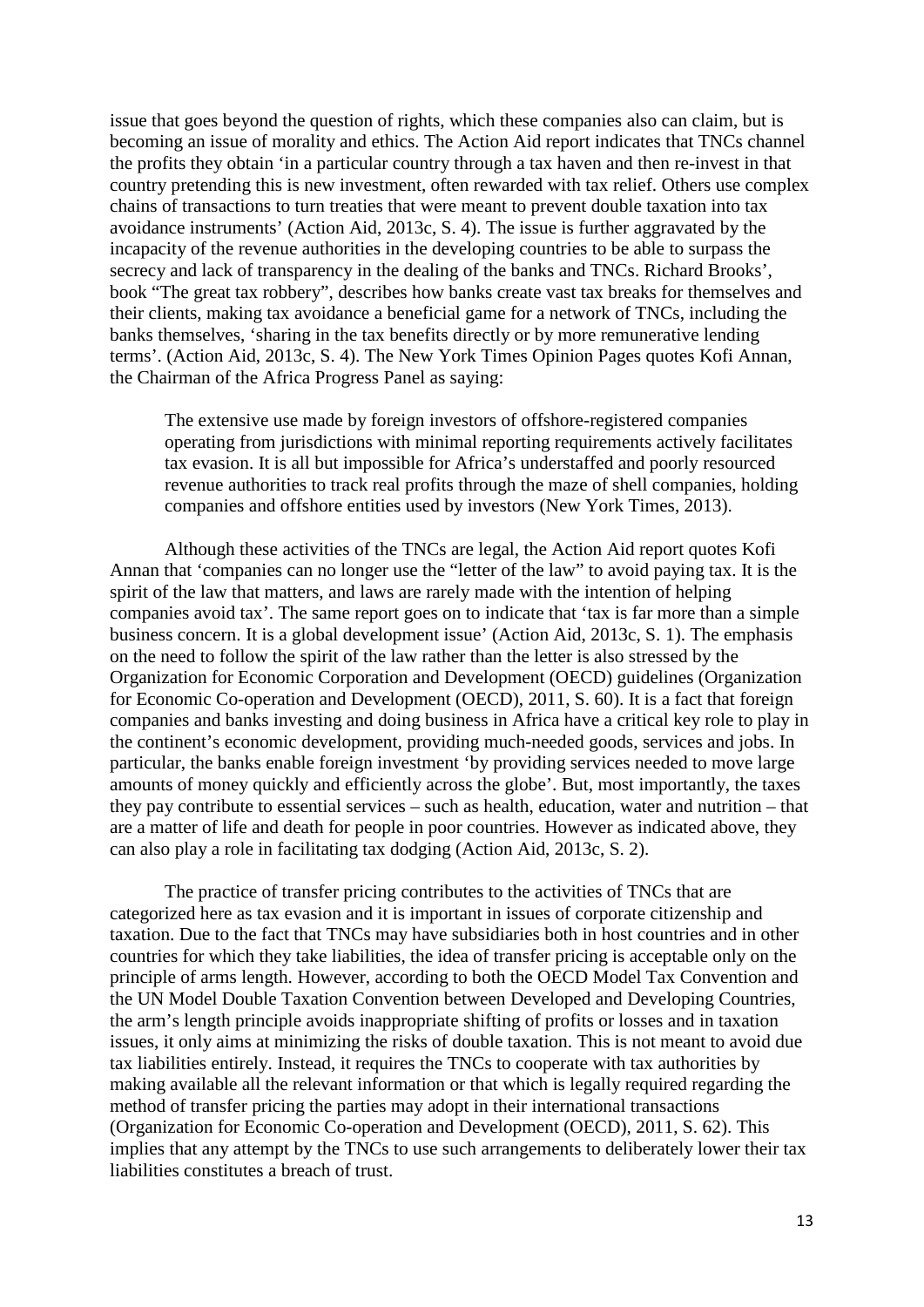#### <span id="page-13-0"></span>**2.7 Conclusion**

Assessing the impact for the whole of Africa, Forum Syd has calculated that 15 of the countries with the highest cumulative illicit outflows are in Africa. They are Angola, Cameroon, Republic of Congo, Côte d'Ivoire, Ethiopia, Gabon, Ghana, Madagascar, Mozambique, Nigeria, South Africa, Sudan, Tanzania, Zambia, and Zimbabwe (Froberg & Waris, 2011, S. 41). However, these and the cases chosen above should not blind the reader that the situation is any better for the African countries not mentioned in the list since this has been based on the cumulative records. There are countries in which investments by such unscrupulous TNCs have just begun and their impact is equally affecting the people and the governments through the same revenue losses. Such is an illustration of the cunning business procedures of the TNCs in developing countries in Africa and elsewhere which Raymond Baker<sup>[7](#page-13-2)</sup> termed as 'the ugliest chapter in global economic affairs since slavery' (Froberg & Waris, 2011, S. 7).

## <span id="page-13-1"></span>**3. Catholic Social Teaching (Judge)**

As alluded to earlier, the moral credibility of using the CST is due to the Catholic Church's worldwide presence and knowing the impact of bad business behaviour. Coupled with this is the ethical framework of her doctrines to evaluate the impact of the local and global common good. Particularly referring to the global economic issues like in this discussion, the Church and her institutions can judge ethically the course of globalization and ask questions like: "Who is profiting?", "Who is losing", and "How is [a] policy suitable to benefit the common good and the poorest home and abroad?" This involves questions of distributive justice and, of course, taxation of wealthy individuals or corporations and Tax Havens<sup>[8](#page-13-3)</sup>.

The Economist website has a blogpost that considers the Roman Catholic Church as the world's oldest TNC. Though meant to be a satirical call for the Church and its leaders to carry reforms, I would like to borrow its view that the church is the most successful multinational by many measures: with 1.2 billion customers, 1 million employees, tens of millions of volunteers, a global distribution network, a universally recognised logo, unrivalled lobbying clout and, auguring well for the future (Ryder, 2013). This may provide an empirical basis to support the use of CST as a foundation and framework on which to judge the activities of the TNCs that have business interests in Africa, and particularly those cited here for an assessment of the ethical considerations in their actions of profit repatriation and tax evasion. Of course, comparing the Catholic Church to TNCs is rather misplaced. This is because her judgements on the activities, even of her own operations on the morality that sees the human person as the protagonist, is beyond the considerations of other TNCs. Exactly this is it what enables it to raise some plausible moral and ethical questions on the activities of the TNCs.

According to William Quigley<sup>[9](#page-13-4)</sup>, 'Catholic social thought has been critical of corporations since the 1930s and stresses the need for government regulation for the common good, subsidiarity and a preferential option for the poor'. Listing 135 countries out of about 192 by around 2003, with smaller Gross Domestic Product (GDP) figures than the annual revenues of any of the top ten corporations, he illustrates the gravity of the economic power that TNCs have developed over time. As an illustration, he pointed out that through the law

 $\overline{a}$ 

<span id="page-13-4"></span><span id="page-13-3"></span>http://www.taxjustice-and-poverty.org/fileadmin/Dateien/Taxjustice\_and\_Poverty/Ethics\_and\_Religion/General/01\_Setting\_the\_frame.pdf <sup>9</sup> William P. Quigley is a Professor of Law in the Loyola University, New Orleans; Director of the Gillis Long Poverty Law Centre and also named the Pope Paul VI National Teacher of Peace in 2003 by Pax Christi, USA. http://en.wikipedia.org/wiki/William\_P.\_Quigley

<span id="page-13-2"></span> $7$  Raymond Baker was the Director for Global Financial Integrity by 2007, when he made this assertion

<sup>8</sup> Alt, J (2013). Setting the frame: Catholic Social Teachings' (CST) relevance for the project Tax Justice & Poverty. Pp.37-38.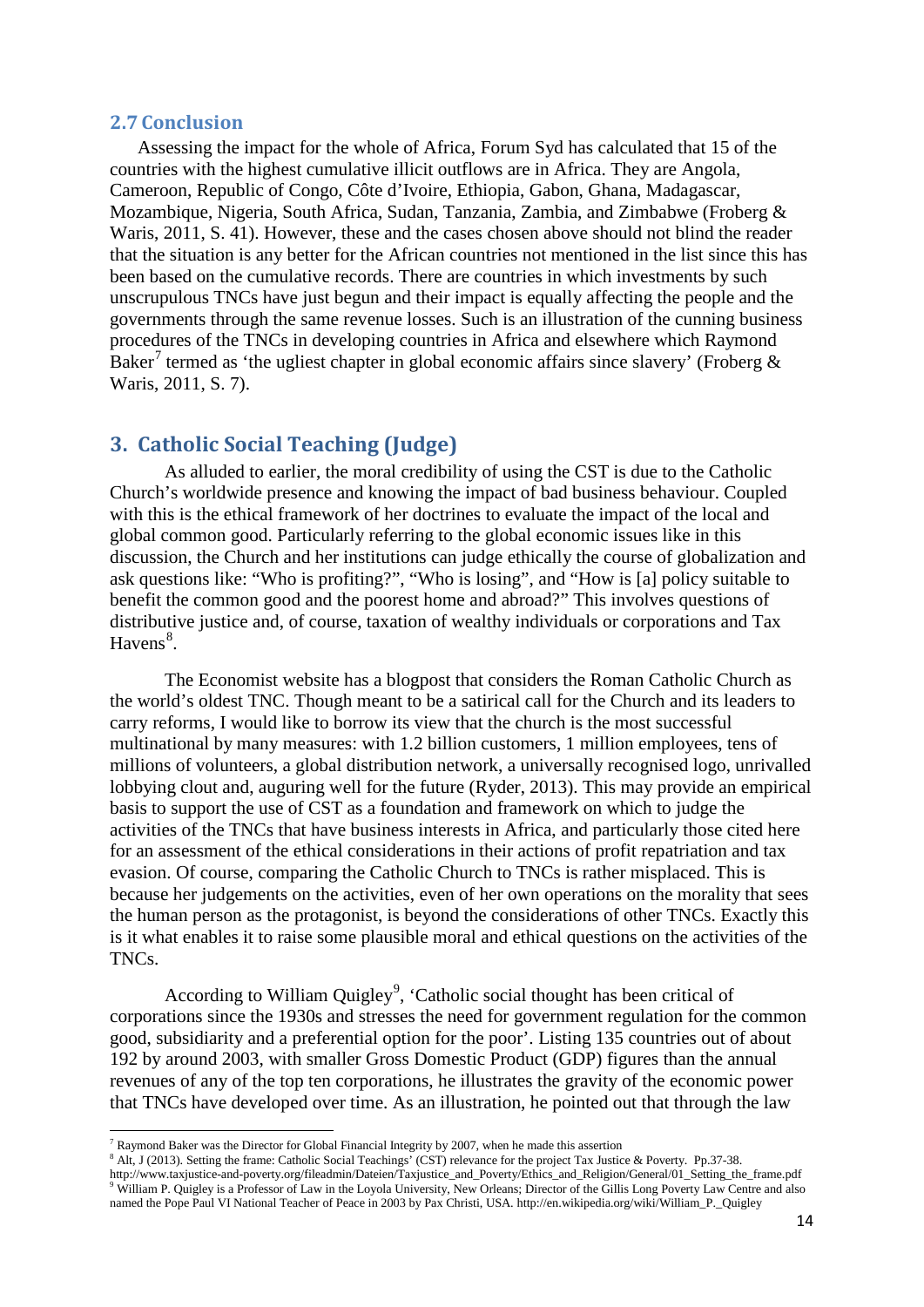corporations acquired the status of a person with many constitutional rights and protections while ironically African Americans lost theirs through the same legal process. Ethics, morality and Catholic social thought suggest the need to abolish corporate personhood as a step towards returning people to the center of economic activity (Quigley, 2003). Borrowing from Pope Pius XI, he considers that 'the worst injustices and frauds take place beneath the obscurity of the common name of a corporative firm', <sup>[10](#page-14-2)</sup> namely the TNCs. This indicates that the legality of the TNCs' actions do not necessarily mean they are morally approved. Basing on the Compendium of the Social Doctrine of the Church, a sample of Papal statements and the Church in Africa, a number of judgments have been made about the TNCs, enlightened by the CST. Following here is a discussion of CST positions along the Compendium of Social Doctrine, Papal Statements and statements issued by church leaders in Africa.

## <span id="page-14-0"></span>**3.1 The views from the Compendium of the Social Doctrine of the Church**

The Compendium devotes the entire chapter seven to deal with issues of "Economic Life" in which poverty and wealth and the morality of the different actors are addressed. This section has adopted aspects that are of interest, related to the activities of the TNCs and their impact. The modern era is marked by the complex phenomenon of economic and financial globalization that progressively integrates national economies in the exchange of goods and services and of financial transactions. Thus, the economic sector is prompted to adopt a more global perspective concerning the choices that must be made with regard to future growth and profits. The new perspective encompasses national economies but also the pervasive role of TNCs and financial markets that is becoming ever more decisive and central. Following the liberalization of capital exchange and circulation, these market dimensions have increased enormously and with incredible speed, enabling transfer of large quantities of capital from one part of the globe to another. This reality is rather difficult to decipher, since it expands at different levels and is in continuous evolution, making it difficult to predict the future (Pontifical Council for Justice & Peace, 2005, p. 155). The Compendium sheds some light on these issues, here in the discussion.

#### <span id="page-14-1"></span>**3.1.1 The usefulness of wealth and need for fair distribution**

The Catholic Church understands the objective of the economy to develop wealth and progressively increase it. This is both in quantity and also in quality. This is therefore considered morally correct if it is directed to man's overall development in solidarity and also to develop the society in which people live and work. 'Development, in fact, cannot be reduced to a mere process of accumulating goods and services. On the contrary, accumulation by itself, even were it for the common good, is not a sufficient condition for bringing about authentic human happiness' (Pontifical Council for Justice  $\&$  Peace, 2005, p. 145). This implies that, in principle, the wealth generating activities of the TNCs and individuals is approved by the CST.

In reference to some of the early Church Fathers like Ss. Clement, John Chrysostom, Basil and Gregory, the Compendium illustrates that the possession of riches for the right purpose and used with the right intentions can be good for mankind. Riches fulfil their function of service to man when they are destined to produce benefits for others and for society.<sup>[11](#page-14-3)</sup> 'How could we ever do good to our neighbour, if none of us possessed anything?' asks St. Clement of Alexandria<sup>[12](#page-14-4)</sup>. St. John Chrysostom considers that riches belong to some people so that they can gain merit by sharing them with others.<sup>[13](#page-14-5)</sup> Wealth is a good that comes

<sup>10</sup> Pope Pius XI. (1931). *Quadragesimo Anno. No. 132*

<span id="page-14-3"></span><span id="page-14-2"></span><sup>11</sup> Cf. *The Shepherd of Hermas*, Liber Tertium, Allegory I: PG 2, 954. 12 Clement of Alexandria, Homily *What Rich Man Will Be Saved?*, 13: PG 9, 618.

<span id="page-14-5"></span><span id="page-14-4"></span><sup>&</sup>lt;sup>13</sup> Cf. Saint John Chrysostom, *Homiliae XXI de Statuis ad Populum Antiochenum Habitae*, 2, 6-8: PG 49, 41-46. See also: 'With this in mind, I encourage financial experts and political leaders to ponder the words of one of the sages of antiquity: "Not to share one's wealth with the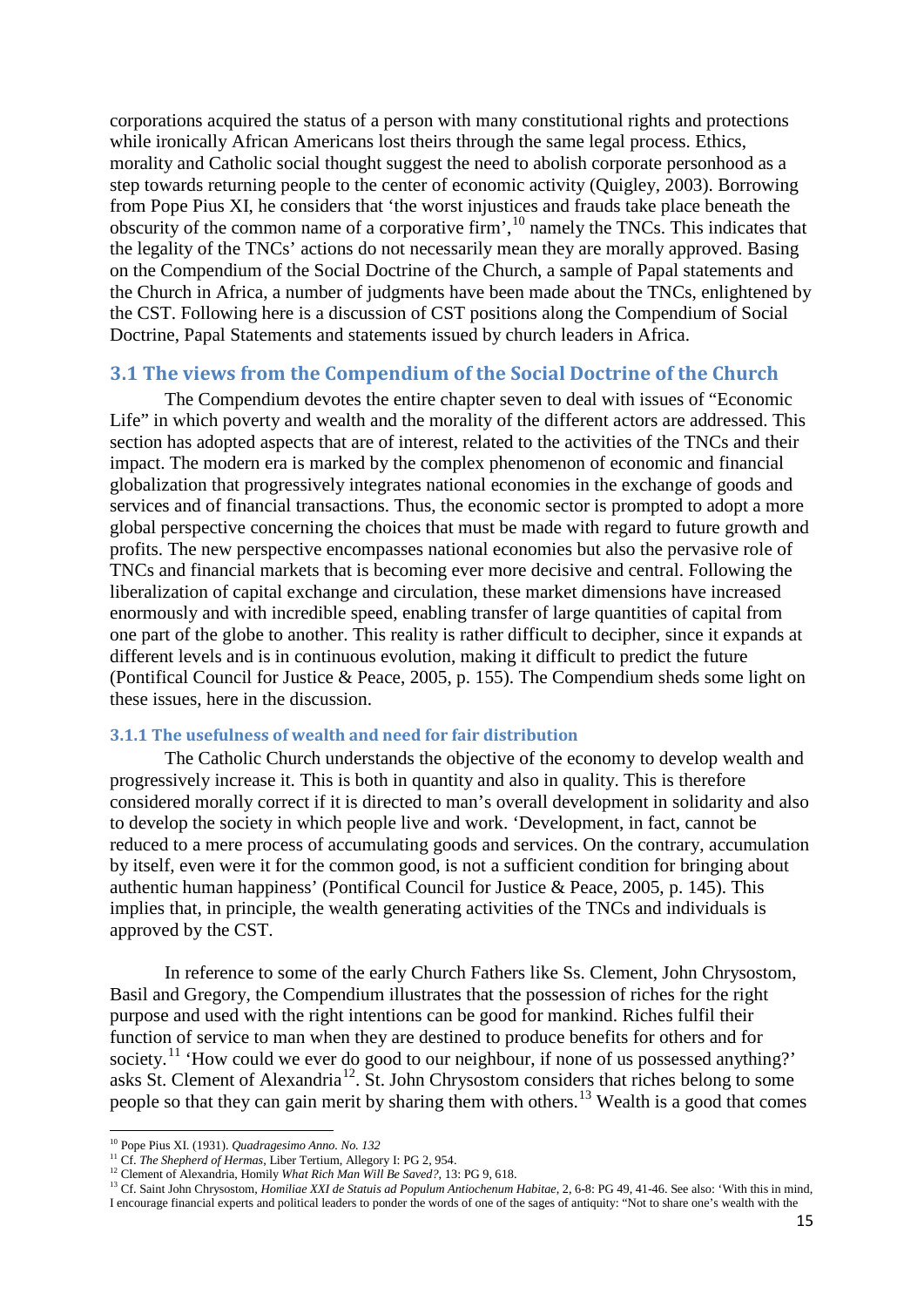from God and is to be used by its owner and made to circulate so that even the needy may enjoy it. The evil is in the immoderate attachment to riches and the desire to hoard. 'Wealth, explains Saint Basil, is like water that issues forth from the fountain: the greater the frequency with which it is drawn, the purer it is, while it becomes foul if the fountain remains unused'.<sup>[14](#page-15-0)</sup> Saint Gregory the Great saw the rich man only as an administrator of what he possesses; and must give this to the needy with humility since the goods do not belong to him. 'Giving to those in need means paying a debt<sup>'[15](#page-15-1)</sup> (Pontifical Council for Justice & Peace, 2005, p. 143).

In the Compendium profit is considered as the first indicator of proper functioning of business but also acknowledges that it is possible for the financial accounts to be in order, and yet the people are humiliated and their dignity offended<sup>16</sup>. This 'happens when businesses are part of social and cultural systems marked by the exploitation of people, tending to avoid the obligations of social justice and to violate the rights of workers' (Pontifical Council for Justice & Peace, 2005, p. 148). Those whose avaricious dealings (in the name of making more profits) lead to the hunger and death of their brethren in the human family are indirectly committing homicide, which is imputable to them<sup>[17](#page-15-3)</sup>. The individual profit of an economic enterprise, although legitimate, must never become the sole objective. Together with this objective there is another, equally fundamental but of a higher order: social usefulness (Pontifical Council for Justice & Peace, 2005, p. 151). These make the market become a service to the common good and to integral human development. Otherwise, the pursuit of profits as the sole motive by an economic enterprise can make it degenerate into an inhuman and alienating institution, with uncontrollable repercussions. Therefore, it recommends that 'it is essential that within a business the legitimate pursuit of profit should be in harmony with the irrenounceable protection of the dignity of the people who work at different levels in the same company'. (Pontifical Council for Justice & Peace, 2005, p. 148&151). The Church, through its teachings on wealth considers that 'goods, even when legitimately owned, always have a universal destination; any type of improper accumulation is immoral, because it openly contradicts the universal destination assigned to all goods by the Creator (Pontifical Council for Justice & Peace, 2005, p. 143).

Justifying the need to redistribute incomes and profits further, the Compendium argues that:

The economic well-being of a country is not measured exclusively by the quantity of goods it produces but also by taking into account the manner in which they are produced and the level of equity in the distribution of income, which should allow everyone access to what is necessary for their personal development and perfection. An equitable distribution of income is to be sought on the basis of criteria not merely of commutative justice but also of social justice that is, considering, beyond the objective value of the work rendered, the human dignity of the subjects who perform it. Authentic economic well-being is pursued also by means of suitable social policies for the redistribution of income which, taking general conditions into account, look at merit as well as at the need of each citizen (Pontifical Council for Justice & Peace, 2005, p. 133).

**.** 

poor is to steal from them and to take away their livelihood. It is not our own goods which we hold, but theirs".' St. John Chrysostom quoted by Pope Francis in his Exhortation Evangelii Gaudium, No. 57

http://www.vatican.va/holy\_father/francesco/apost\_exhortations/documents/papa-francesco\_esortazione-ap\_20131124\_evangeliigaudium\_en.html<br><sup>14</sup> Cf. Saint Basil the Great, *Homilia in Illud Lucae*, *Destruam Horrea Mea*, 5: PG 31, 271.

<span id="page-15-0"></span><sup>&</sup>lt;sup>15</sup> Cf. Saint Gregory the Great, *Regula Pastoralis*, 3, 21: PL 77, 87. Title of § 21: "Quomodo

<span id="page-15-1"></span>admonendi qui aliena non appetunt, sed sua retinent; et qui sua tribuentes, aliena tamen rapiunt".

<span id="page-15-3"></span><span id="page-15-2"></span><sup>16</sup> John Paul II, Encyclical Letter *Centesimus Annus*, 35: *AAS* 83 (1991), 837. <sup>17</sup> *Catechism of the Catholic Church*, 2269.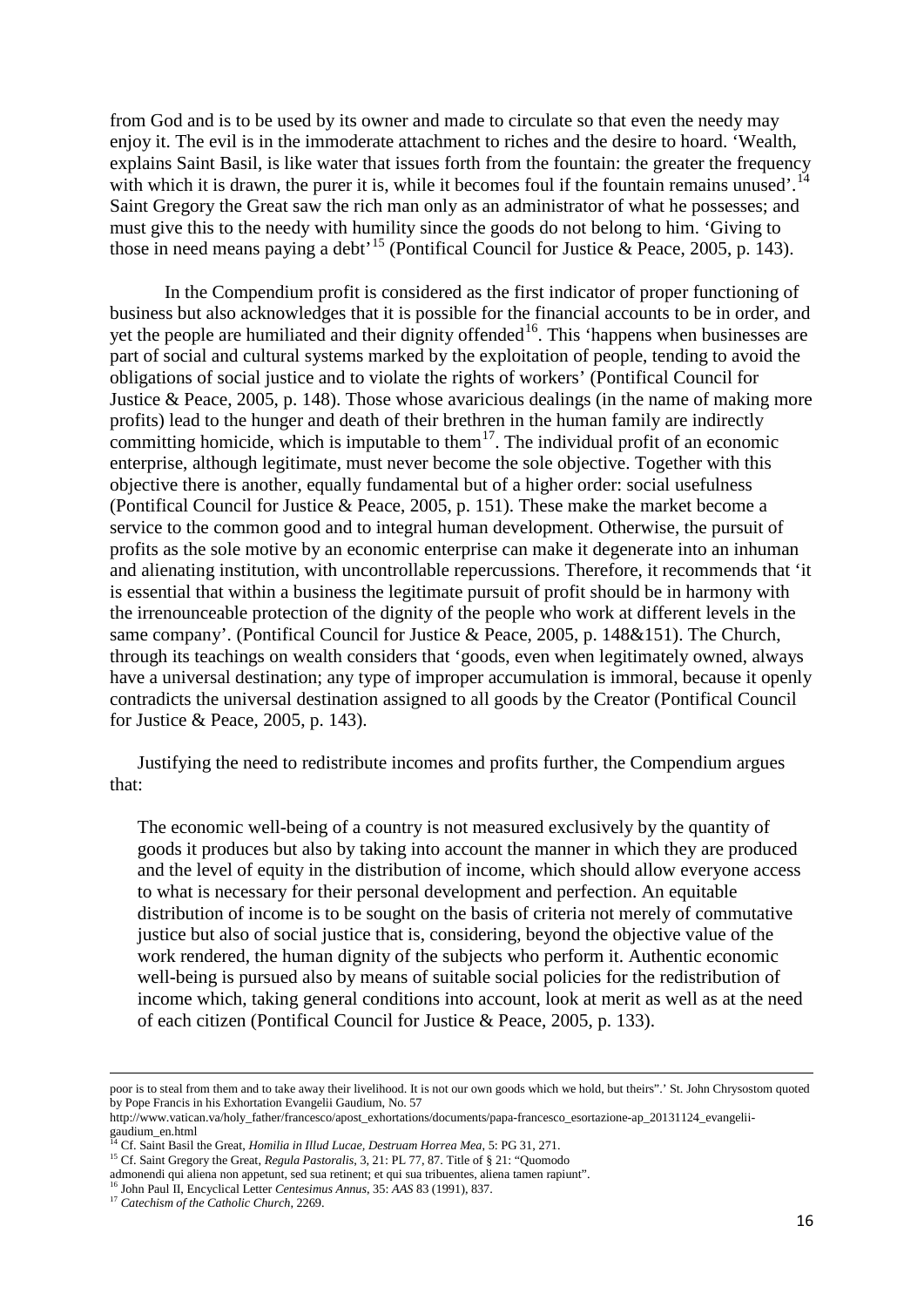The emphasis on social justice rather than commutative justice therefore implies that TNCs should go beyond the bounds of their legal and commutative obligations and undertake responsibilities that ensure better conditions of work for their employees and better service delivery and sharing of their products and the proceeds of their business with the people in whose vicinities they operate and in countries as a whole where they reap profits. This implies the idea of the Common Good, following the simple insight that the whole is more than the mere sum of its single parts.

To do the above, TNCs need to take decisions that are guided by more humane ideas and motivations other than economic benefits alone as the Compendium again shows:

Due to the increasing complexity of business activities, decisions made by companies produce a number of very significant interrelated effects, both in the economic and social spheres. For this reason the exercise of responsibility by business owners and management requires — in addition to specific updating that is the object of continuous efforts constant reflection on the moral motivations that should guide the personal choices of those to whom these tasks fall. Business owners and management must not limit themselves to taking into account only the economic objectives of the company, the criteria for economic efficiency and the proper care of "capital" as the sum of the means of production. It is also their precise duty to respect concretely the human dignity of those who work within the company.<sup>[719]</sup> These workers constitute "the firm's most valuable asset" [720] and the decisive factor of production.[721] In important decisions concerning strategy and finances, in decisions to buy or sell, to resize, close or to merge a site, financial and commercial criteria must not be the only considerations made (Pontifical Council for Justice & Peace, 2005, p. 149).

Apart from the decisions of internal management, the Compendium emphasizes responsibility for their decisions to be consciously focused for the benefit of the people in general. It asserts that the lines of action for guiding change must be in a way that will be most beneficial to the development of the entire human family. The Compendium enjoins them to and interpret the social phenomena with wisdom and with love of truth, leaving behind concerns imposed by special or personal interests. This way, their contribution becomes an essential point of reference for the concrete action prescribed by economic policies (Pontifical Council for Justice & Peace, 2005, p. 139).

Further considering the importance of solidarity and justice in the way goods and services are produced and the proceeds shared, the Compendium further pinpoints the necessity of morality in the economic principles, decisions and activities that can usher the above principles and values espoused by the CST. It thus states:

The moral dimension of the economy shows that economic efficiency and the promotion of human development in solidarity are not two separate or alternative aims but one indivisible goal. Morality, which is a necessary part of economic life, is neither opposed to it nor neutral: if it is inspired by justice and solidarity, it represents a factor of social efficiency within the economy itself. The production of goods is a duty to be undertaken in an efficient manner, otherwise resources are wasted. On the other hand, it would not be acceptable to achieve economic growth at the expense of human beings, entire populations or social groups, condemning them to indigence. The growth of wealth, seen in the availability of goods and services, and the moral demands of an equitable distribution of these must inspire man and society as a whole to practise the essential virtue of solidarity, [694] in order to combat, in a spirit of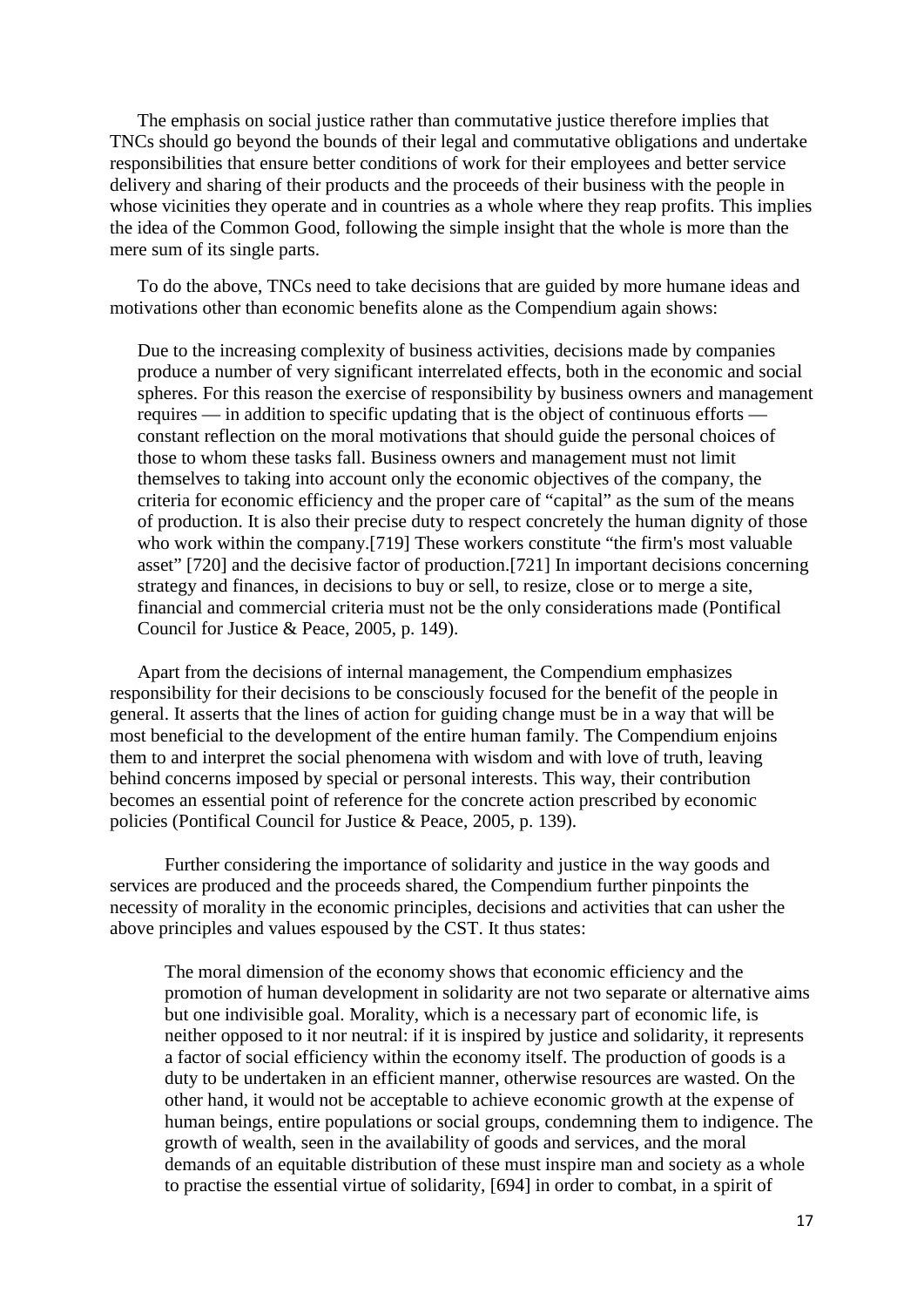justice and charity, those "structures of sin"<sup>[18](#page-17-0)</sup> where ever they may be found and which generate and perpetuate poverty, underdevelopment and degradation. These structures are built and strengthened by numerous concrete acts of human selfishness (Pontifical Council for Justice & Peace, 2005, pp. 144-145).

One way to show solidarity is through charity to the poor, as stipulated in the Compendium that 'one must never forget "the duty of charity ..., that is, the duty to give from one's 'abundance', and sometimes even out of one's needs, in order to provide what is essential for the life of a poor person"<sup>[19](#page-17-1)</sup>. That means solidarity calls for making sacrifices too. But acts of charity are not enough. As Pope John Paul II implies by pointing to "structures of sins" in the preceding quote, charity does not remove these structures, but merely alleviates their impact. Demands of justice also require efforts to remove or at least reform those structures as a root cause for misery and exploitation.

In broader contexts, it can be said that the above views of solidarity, responsibility of decision making are suggestions about sharing the benefits of the economic activities. One organized way to do this is through taxes paid to the state which the Compendium considers as very important and thus it emphasizes that:

Tax revenues and public spending take on crucial economic importance for every civil and political community. … Just, efficient and effective public financing will have very positive effects on the economy, because it will encourage employment growth and sustain business and non-profit activities ... Public spending is directed to the common good when certain fundamental principles are observed: the payment of taxes [739] as part of the duty of solidarity; a reasonable and fair application of taxes;[740] precision and integrity in administering and distributing public resources.[741] In the redistribution of resources, public spending must observe the principles of solidarity, equality and making use of talents.[742] (Pontifical Council for Justice & Peace, 2005, p. 153)

The Catechism of the Catholic Church augments this by mentioning explicitly that tax evasion and or business fraud are forbidden and would be, among others, termed as stealing  $(No. 508)^{20}$  $(No. 508)^{20}$  $(No. 508)^{20}$  and considered as part of the seventh commandment.

On the banks and financial institutions that operate business on the global scale, the Compendium appreciates what they do, but also warns of the dangers that may be involved in the way they operate:

Financial markets … meet the financial needs of the productivity sector. The experience of history teaches that without adequate financial systems, economic growth would not have taken place. Large-scale investments typical of modern market economies would have been impossible without the fundamental role of mediation played by financial markets, which among other things brought about an appreciation of the positive functions of savings in the overall development of the economic and social system. … [T]hanks to the fact that the greater mobility of capital allows the productivity sector easier access to resources, on the other hand it has also increased the risk of financial crises. The financial sector, which has seen the volume of financial transactions far surpass that of real transactions, runs the risk of developing

<span id="page-17-0"></span><sup>18</sup> John Paul II, Encyclical Letter *Sollicitudo Rei Socialis*, 36: *AAS* 80 (1988), 561.

<sup>19</sup> John Paul II, Encyclical Letter *Centesimus Annus*, 36: *AAS* 83 (1991), 839.

<span id="page-17-1"></span><sup>&</sup>lt;sup>20</sup> Compendium of the Catechism of the Catholic Church;

<span id="page-17-2"></span>http://www.vatican.va/archive/compendium\_ccc/documents/archive\_2005\_compendium-ccc\_en.html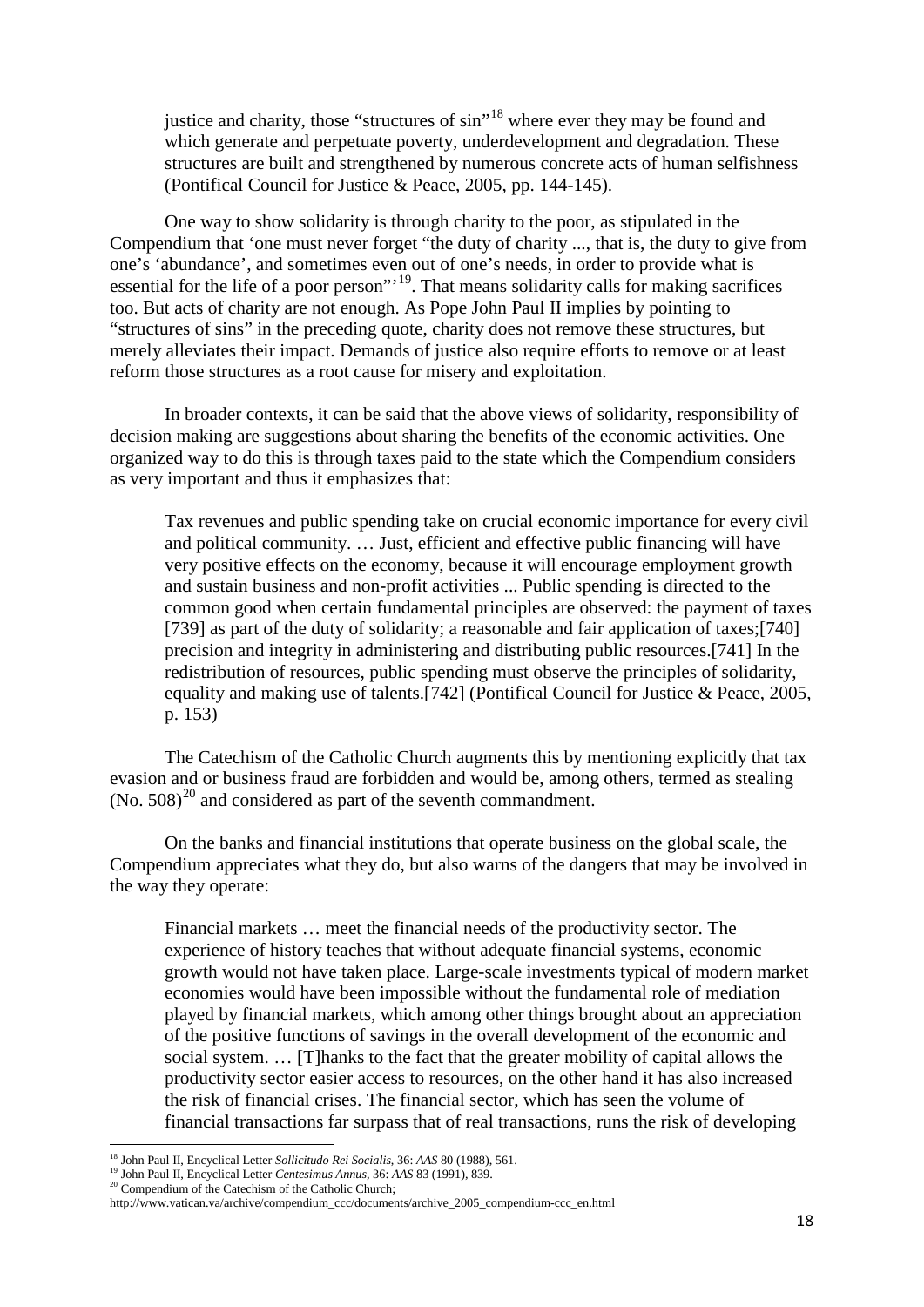according to a mentality that has only itself as a point of reference, without being connected to the real foundations of the economy (Pontifical Council for Justice & Peace, 2005, p. 158).

#### About the risks, the Compendium further considers that

A financial economy that is an end unto itself is destined to contradict its goals, since it is no longer in touch with its roots and has lost sight of its constitutive purpose. In other words, it has abandoned its original and essential role of serving the real economy and, ultimately, of contributing to the development of people and the human community. … The sudden acceleration of … the enormous increase in the value of the administrative portfolios of financial institutions and the rapid proliferation of new and sophisticated financial instruments, makes it more urgent than ever to find institutional solutions capable of effectively fostering the stability of the system without reducing ... potential and efficiency (Pontifical Council for Justice & Peace, 2005, pp. 158-159).

#### <span id="page-18-0"></span>**3.1.2 The Dignity of the worker and Personalist Principle**

CST consistently gave the interest of the labourer precedence over the interests of capital when balancing those two interests and reminded in this context that capital has to serve, not to rule (Alt, 2013). Accordingly, the Compendium insists on the fact that 'the Church's social doctrine recommends first of all to avoid the error of insisting that the current changes take place in a deterministic manner (in this case, markets and profits). The decisive factor and "referee" of this complex phase of change, is once more the human person' (Pontifical Council for Justice & Peace, 2005, p. 138), highlighting the personalist principle of the CST that takes the human person as the protagonist in both acting and being affected by the action.

Of a particular significance in relation to the issue of TNCs is the emphasis on the fact that though 'a business' objective must be met in economic terms and according to economic criteria, … the authentic values that bring about the concrete development of the person and society must not be neglected. In this personalistic and community vision, "a business cannot be considered only as a "society of capital goods"; it is also a "society of persons" … All those involved in a business venture must be mindful that the community in which they work represents a good for everyone and not a structure that permits the satisfaction of someone's merely personal interests' (Pontifical Council for Justice & Peace, 2005, p. 147).

#### <span id="page-18-1"></span>**3.1.2 The Role of the State towards the owners of the TNCs and the common citizens**

As observed earlier, the operations of the TNCs affect governments as well as people directly and indirectly. This requires an intervention on the part of the State as the main protector of its citizens and providing for their needs. The Compendium also offers insights into the role of the State in playing out this responsibility.

It considers that the current transition due to globalization 'signals the move from stable jobs to a series of jobs … where there is great variety, fluidity and a wealth of promises. … This also raises many questions of concern, especially with regard to the growing uncertainty of work, … unemployment and the inadequacy of current systems of social security. The demands of competition, technological innovation and the complexities of financial fluxes must be brought into harmony with the defence of workers and their rights' (Pontifical Council for Justice & Peace, 2005, p. 137). Further, it recognizes that the economies of the developing countries and countries with economies in transition face 'changing models of the economy and of production, (and) must deal daily with the difficult adjustment required by the current phenomenon of globalization'. On the issue of worker's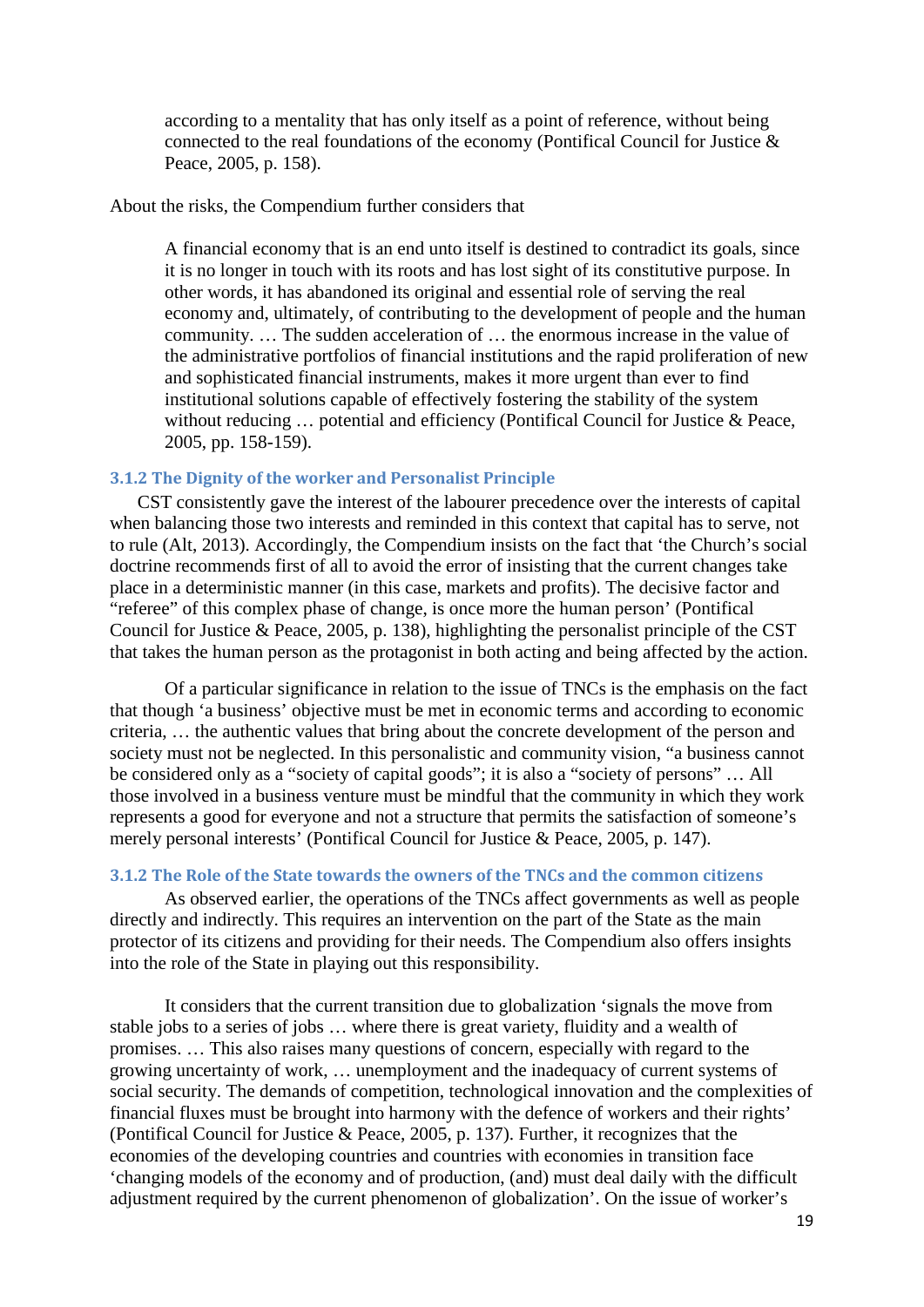rights, it stresses that, 'large numbers of people are … forced to work under seriously distressing conditions and in situations that lack the rules necessary for safeguarding workers' dignity. Levels of productivity, income and living standards are extremely low and often inadequate for guaranteeing to workers and their families the minimum level of subsistence'. (Pontifical Council for Justice & Peace, 2005, p. 137). This touches on the realities depicted in the cases cited above and many others not mentioned here.

It has to be understood that the Church's social doctrine considers the freedom of people, as individuals or groups in taking private initiative in 'economic matters a fundamental value and an inalienable right to be promoted and defended'. In fact, several Church documents emphasize that 'Everyone has the right to economic initiative; everyone should make legitimate use of his talents to contribute to the abundance that will benefit all, and to harvest the just fruits of his labour'<sup>21</sup>. The Compendium indicates that 'free and responsible initiative in the economic sphere can also be defined as an act that reveals the humanity of men and women as creative and relational subjects. Such initiative, then, should be given ample leeway'. This is because 'experience shows us that the denial of this right, or its limitation in the name of an alleged "equality" of everyone in society, diminishes, or in practice absolutely destroys the spirit of initiative, that is to say the creative subjectivity of the citizen'.[703] It is, however, acknowledged that 'the State has the moral obligation to enforce strict limitations … in cases of incompatibility between the pursuit of common good and the type of economic activity proposed or the way it is undertaken' (Pontifical Council for Justice & Peace, 2005, p. 146).

Although the social doctrine of the Church acknowledges the importance of the principle of subsidiarity, for free exercise of economic activity by enterprises and institutions with less authority than the state, it calls for state action when necessary. Such action must 'be inspired by the principle of solidarity and establish limits for the autonomy of the parties in order to defend those who are weaker … The State's intervention in the economic environment must be … commensurate with society's real needs. The State has a duty to sustain business activities by creating conditions which will ensure job opportunities ... The State has the further right to intervene when particular monopolies create delays or obstacles to development. In addition to the tasks of harmonizing and guiding development, in exceptional circumstances the State can also exercise a substitute function' (Pontifical Council for Justice & Peace, 2005, p. 152)

The State has a role to play in all this by way of policy making and intervening to balance the activities of private business initiatives and citizens as they interact in economic production. Therefore the State 'can encourage citizens and businesses to promote the common good by enacting an economic policy that fosters the participation of all citizens in the activities of production. Respect of the principle of subsidiarity must prompt public authorities to seek conditions that encourage the development of individual capacities of initiative, autonomy and personal responsibility in citizens, avoiding any interference which would unduly condition business forces. With a view to the common good, it is necessary to pursue always and with untiring determination the goal of a proper equilibrium between private freedom and public action, understood both as direct intervention in economic matters and as activity supportive of economic development. In any case, public intervention must be carried out with equity, rationality and effectiveness, and without replacing the action of

<span id="page-19-0"></span><sup>21</sup> *Catechism of the Catholic Church*, 2429; cf. Second Vatican Ecumenical Council, Pastoral Constitution *Gaudium et Spes*, 63: *AAS* 58 (1966), 1084-1085; John Paul II, Encyclical Letter *Centesimus Annus*, 48: *AAS* 83 (1991), 852-854; John Paul II, Encyclical Letter *Sollicitudo Rei Socialis*, 15: *AAS* 80 (1988), 528-530; John Paul II, Encyclical Letter *Laborem Exercens*, 17: *AAS* 73 (1981), 620-622; John XXIII, Encyclical Letter *Mater et Magistra*: *AAS*53 (1961), 413-415.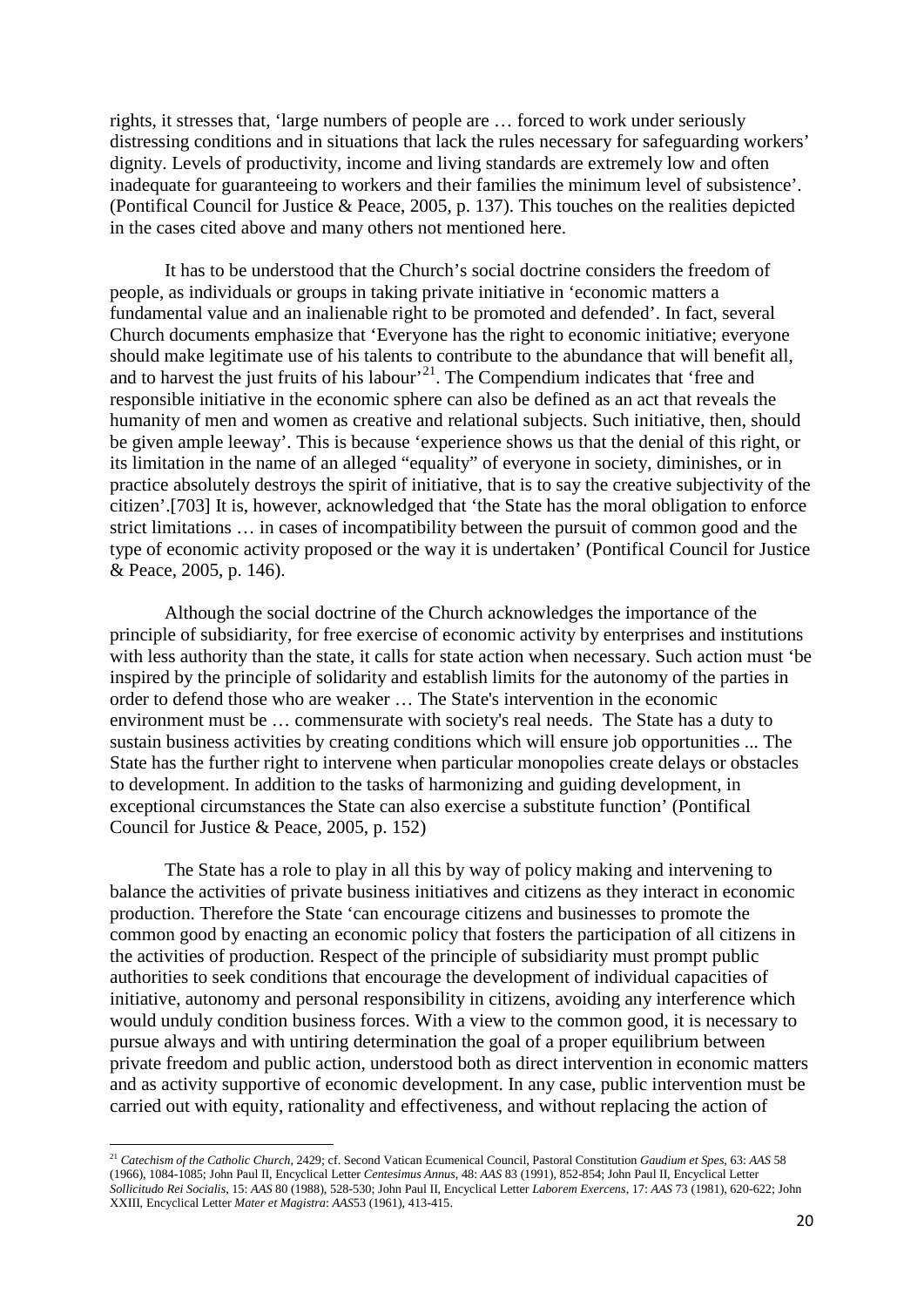individuals, which would be contrary to their right to the free exercise of economic initiative' (Pontifical Council for Justice & Peace, 2005, p. 153).

The Compendium highlights the fact that due to globalization, however, the role of the nation state is receding and therefore in becomes imperative for the international community to exercise some roles and restraints that may be necessary for the protection of the common people faced with the impact of economic situations:

The loss of centrality on the part of States must coincide with a greater commitment on the part of the international community to exercise a strong guiding role. In fact, an important consequence of the process of globalization consists in the gradual loss of effectiveness of nation-states in directing the dynamics of national economic-financial systems. … Because of the new bonds of interdependence among global operators, the traditional defensive measures of States appear to be destined to failure and, in the presence of new areas of competition, the very notion of a national market recedes into the background (Pontifical Council for Justice & Peace, 2005, p. 159).

## <span id="page-20-0"></span>**3.2 Papal and Holy See Statements on Economics and the TNCs**

Earlier reference was made to the fact that the Church has for long been observant about the impact of the activities of TNCs on the people. The voice of the Church in these matters has particularly been raised through the various popes and their representatives, pinpointing the benefits but more the ills of the nature and impact of the activities of the broader economic circumstances and particular activities of the TNCs. The following papal and Holy See statements therefore help to assess the trend in which the Church has viewed the economic progress and the activities of the TNCs in the global plain.

There are positive aspects of the activities of the TNCs which are cited in this and the subsequent paragraph. Pope Benedict XVI, in *Caritas in Veritate*,<sup>[22](#page-20-1)</sup> appreciated the more positive evolution of a new relationship between business and ethics. This new trend involves profit-making companies which, apart from their profit motivation, nonetheless subscribe to social aid agreements in support of underdeveloped countries, charitable foundations associated with individual companies, groups of companies oriented towards social welfare, and the diversified world of the "civil economy" and the "economy of communion". He viewed this not as a "third sector", but as a new way in which the private and public spheres of economics can work in harmony, 'one which does not exclude profit, but instead considers it a means for achieving human and social ends'. He therefore aspired for such practices of the companies willing to use 'profit as a means of achieving the goal of a more humane market and society' to be embraced broadly through 'suitable juridical and fiscal structure in every country' as he assessed this to be a 'more civilized' form of institutional business (No. 46).

Most recently, Pope Francis, in his Apostolic Exhortation *Evangelii Gaudium*, commented that 'business is a vocation, and a noble vocation, provided that those engaged in it see themselves challenged by a greater meaning in life; this will enable them truly to serve the common good by striving to increase the goods of this world and to make them more accessible to all'. Therefore according to him, 'The dignity of each human person and the pursuit of the common good are concerns which ought to shape all economic policies' (Francis, 2013b). Here is again an approval for good business, including that done by the TNCs, considered to be of service as long as it generally takes human beings as the beneficiaries.

<span id="page-20-1"></span><sup>&</sup>lt;sup>22</sup> Benedict XVI (2009), Caritas in Veritate; http://www.vatican.va/holy\_father/benedict\_xvi/encyclicals/documents/hf\_benxvi\_enc\_20090629\_caritas-in-veritate\_en.html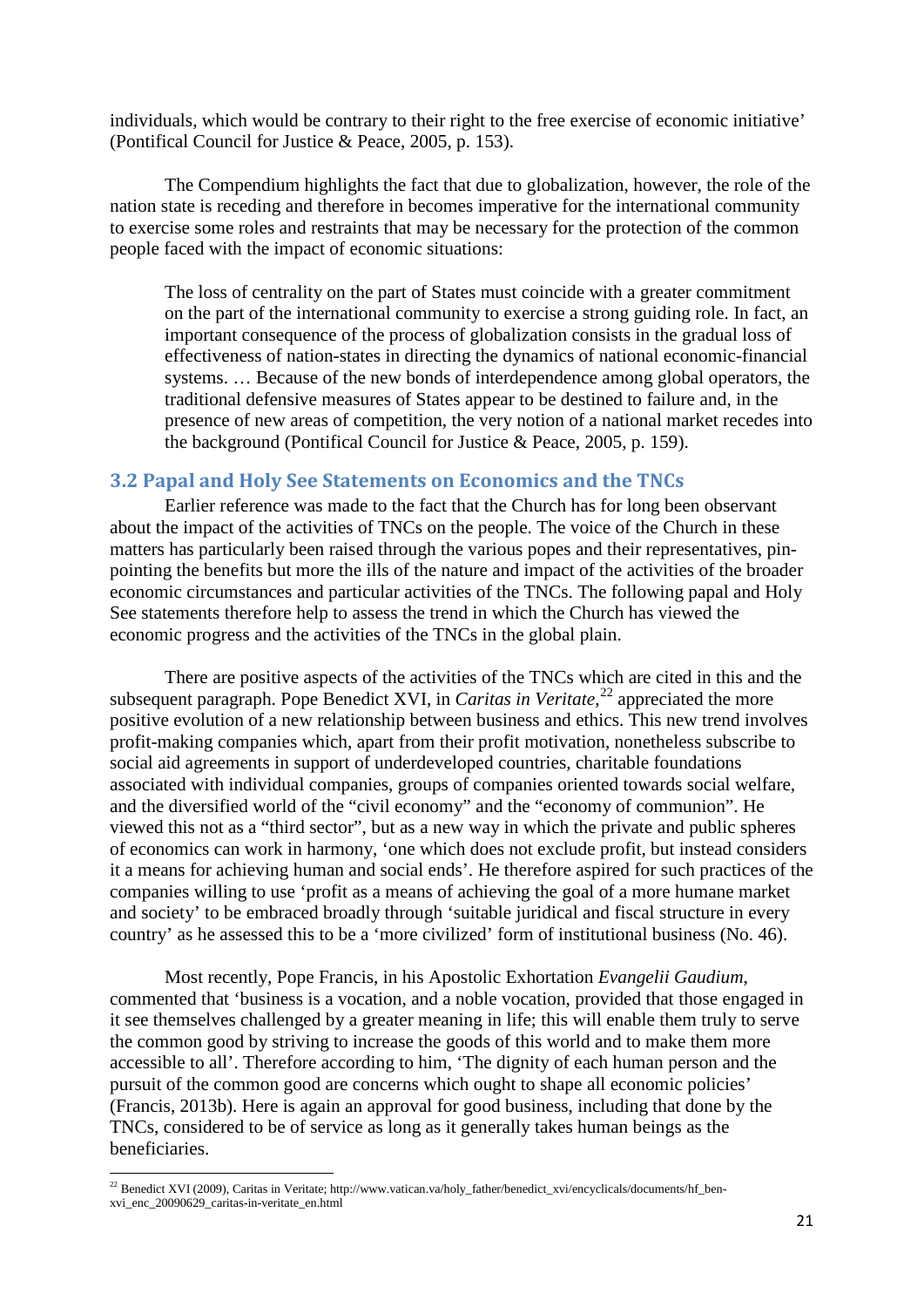As already indicated, economic activities of the TNCs purely guided by profit motives alone have been largely negative. Several popes in history observed this. Beginning with the most recent, Pope Francis, for instance, identified a new economic danger which also encompasses the actions of the TNCs as described above; the 'cult of money'. He sees this as the consequence of 'the dictatorship of an economy which is faceless and lacking any truly humane goal' and the rising consumerism which would be rightly considered as one of man's basic needs. According to him:

In circumstances like these, solidarity, which is the treasure of the poor, is often considered counterproductive, opposed to the logic of finance and the economy. While the income of a minority is increasing exponentially, that of the majority is crumbling. This imbalance results from ideologies which uphold the absolute autonomy of markets and financial speculation, and thus deny the right of control to States, which are themselves charged with providing for the common good. A new, invisible and at times virtual, tyranny is established; one which unilaterally and irremediably imposes its own laws and rules. Moreover, indebtedness and credit distance countries from their real economy and citizens from their real buying power. Added to this … is widespread … selfish fiscal evasion … on worldwide dimensions. The will to power and of possession has become limitless. Concealed behind this attitude is a rejection of ethics, a rejection of God. Ethics, like solidarity, is a nuisance! It is regarded as counterproductive: as something too human, because it relativizes money and power; as a threat, because it rejects manipulation and subjection of people… (Francis, 2013a)

In his address to the ambassadors, Pope Francis encouraged their financial experts and political leaders to consider the words of St. John Chrysostom: "Not to share one's goods with the poor is to rob them and to deprive them of life. It is not our goods that we possess, but theirs"<sup>[23](#page-21-0)</sup> In the Apostolic Exhortations released after the address, he reiterated his statement about the global 'self-serving tax evasion', corruption and the insatiable thirst for power and possessions, aiming to achieve increased profits, as the manifestations of the new virtual tyranny that is born' (Francis, 2013b).

Pope Pius XI condemned the fraudulent dealings of some TNCs that end up cheating even their shareholders, apart from tax evasion and other unscrupulous dealings. He noted that the 'unquenchable thirst for riches and temporal goods' has sometimes 'impelled men to break God's laws and trample upon the rights of their neighbours' and this has made some so hardened to the stings of conscience that they use any manner to increase profits and any means to protect their hard won wealth against sudden changes of fortune'. Their directors and managers, forgetful of their trust, betray the rights of those whose savings they have undertaken to administer<sup>[24](#page-21-1)</sup>. Earlier in *Quadragesimo Anno*, (No.42), Pius XI speaks of the existence of a relationship between the economy and morality:

Even though economics and moral science employs each its own principles in its own sphere, it is, nevertheless, an error to say that the economic and moral orders are so distinct from and alien to each other that the former depends in no way on the latter. Certainly the laws of economics, as they are termed, being based on the very nature of material things and on the capacities of the human body and mind, determine the limits of what productive human effort cannot, and of what it can attain in the economic field and

<sup>23</sup> *Homily on Lazarus*, 1:6 – *PG* 48, 992D.

<span id="page-21-1"></span><span id="page-21-0"></span><sup>&</sup>lt;sup>24</sup> Pius XI (1931), Quadragesimo Anno, No. 132. http://www.vatican.va/holy\_father/pius\_xi/encyclicals/documents/hf\_p-

xi\_enc\_19310515\_quadragesimo-anno\_en.html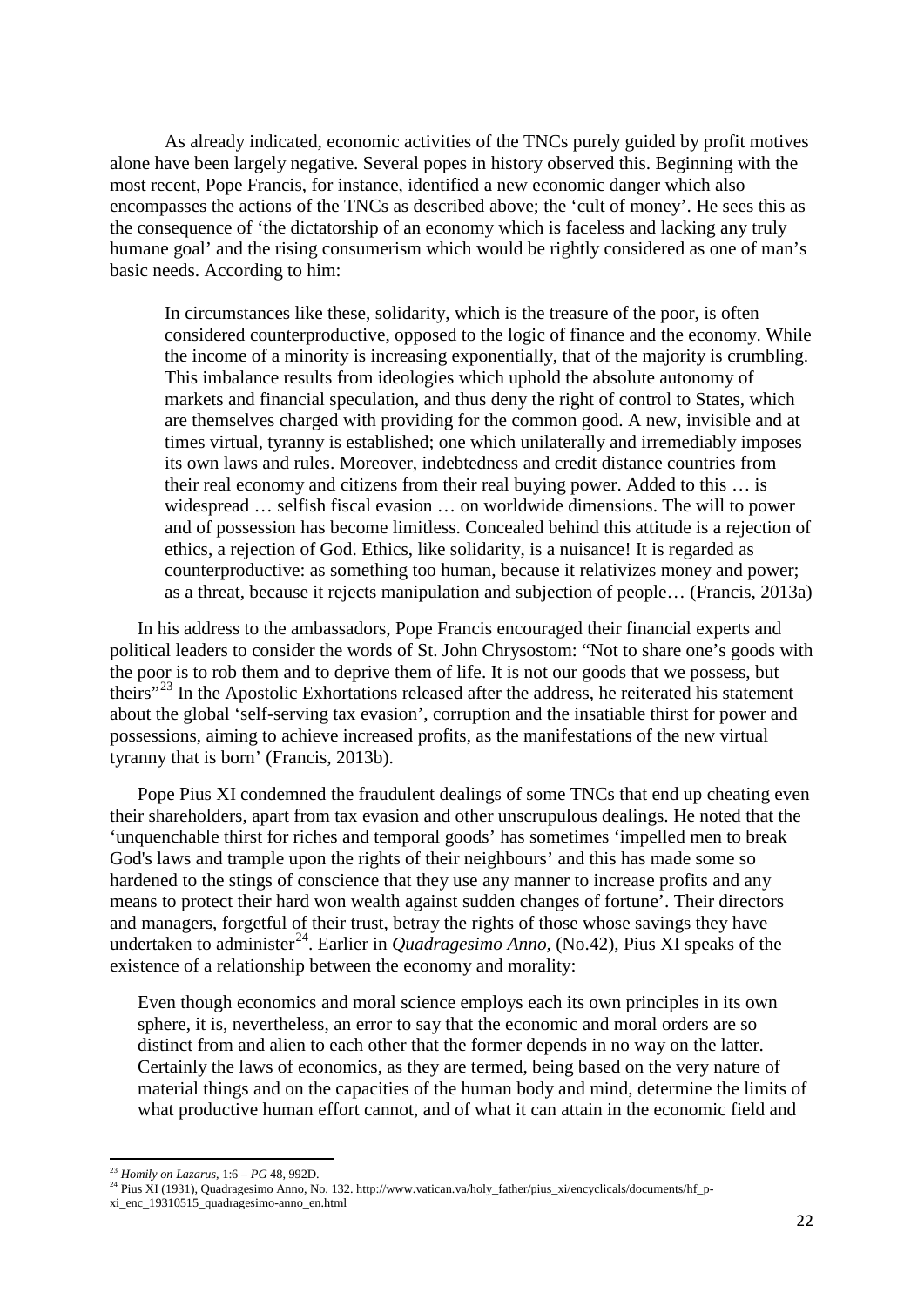by what means. Yet it is reason itself that clearly shows, on the basis of the individual and social nature of things and of men, the purpose which God ordained for all economic life.

He thus indicates that through proper reasoning and considering this as an act of God, morality can be used to guide the economic decisions.

Pope Paul VI, referring to a 'social sense', wondered about the double-standards that representatives of TNCs and businesses have favourable policies in their countries of origin and not do the same in foreign countries where they make investments:

We would also say a word to those who travel ... for business purposes: industrialists, merchants, managers and representatives of large business concerns. It often happens that in their own land they do not lack a social sense. Why is it, then, that they give in to baser motives of self-interest when they set out to do business in the developing countries? Their more favoured position should rather spur them on to be initiators of social progress and human betterment in these lands<sup>[25](#page-22-0)</sup>.

In his encyclical letter *Centesimus Annus*, Pope John Paul II lamented the economic situation in developing countries, many of which have been former colonies and whose economic activities have been dominated by foreign companies. He mentioned the fact that in these countries, 'decisive sectors of the economy still remain *de facto* in the hands of large foreign companies which are unwilling to commit themselves to the long-term development of the host country<sup>[26](#page-22-1)</sup> (No. 20). This confirms the situation that continues to plague the developing countries everywhere on the globe, as their colonial history has left them bare for continued exploitation, through the activities of the TNCs now.

Considering the particular plight of the workers in the employment of companies who do not pay adequate wages and yet continue to make profits, Pope John XXIII considered the option of workers being allocated shares in the firms for which they work. He saw the company profits as the combined effort of both labour and capital. For him, 'justice is to be observed not only in the distribution of wealth, but also in regard to the conditions in which men are engaged in producing this wealth' (*Mater et Magistra*, No. 82). Quoting Pope Pius, XI, he argued that 'every effort must be made that at least … a just share … of the fruits of production be permitted to accumulate in the hands of the wealthy, and that an ample sufficiency be supplied to the workers<sup>,  $27$ </sup>. In his view, this is one of the ways to satisfy justice. In regard to the adjustment between wages and profits of a company, the demands of the common good of the country in which it operates and indeed of the whole human family must be taken into account. Such include considerations for employment, maintenance of equilibrium between wages and prices, need to avail goods and services to the greatest number, creation of a proper balance between economic expansion and the development of social services, especially through the activity of public authorities. For further emphasis on the demands of the common good, Pope John XXIII asserts that:

The demands of the common good on the international level include: the avoidance of all forms of unfair competition between the economies of different countries; the fostering of mutual collaboration and good will; and effective co-operation in the development of

<span id="page-22-0"></span><sup>&</sup>lt;sup>25</sup> Paul VI (1967). Populorum Progressio. http://www.vatican.va/holy\_father/paul\_vi/encyclicals/documents/hf\_pvi\_enc\_26031967\_populorum\_en.html

<span id="page-22-1"></span> $^{26}$  John Paul II (1991). Centesimus Annus. http://www.vatican.va/holy\_father/john\_paul\_ii/encyclicals/documents/hf\_jpii\_enc\_01051991\_centesimus-annus\_en.html

<span id="page-22-2"></span> $^{27}$  XI (1931), Quadragesimo Anno, No. 53. http://www.vatican.va/holy\_father/pius\_xi/encyclicals/documents/hf\_pxi\_enc\_19310515\_quadragesimo-anno\_en.html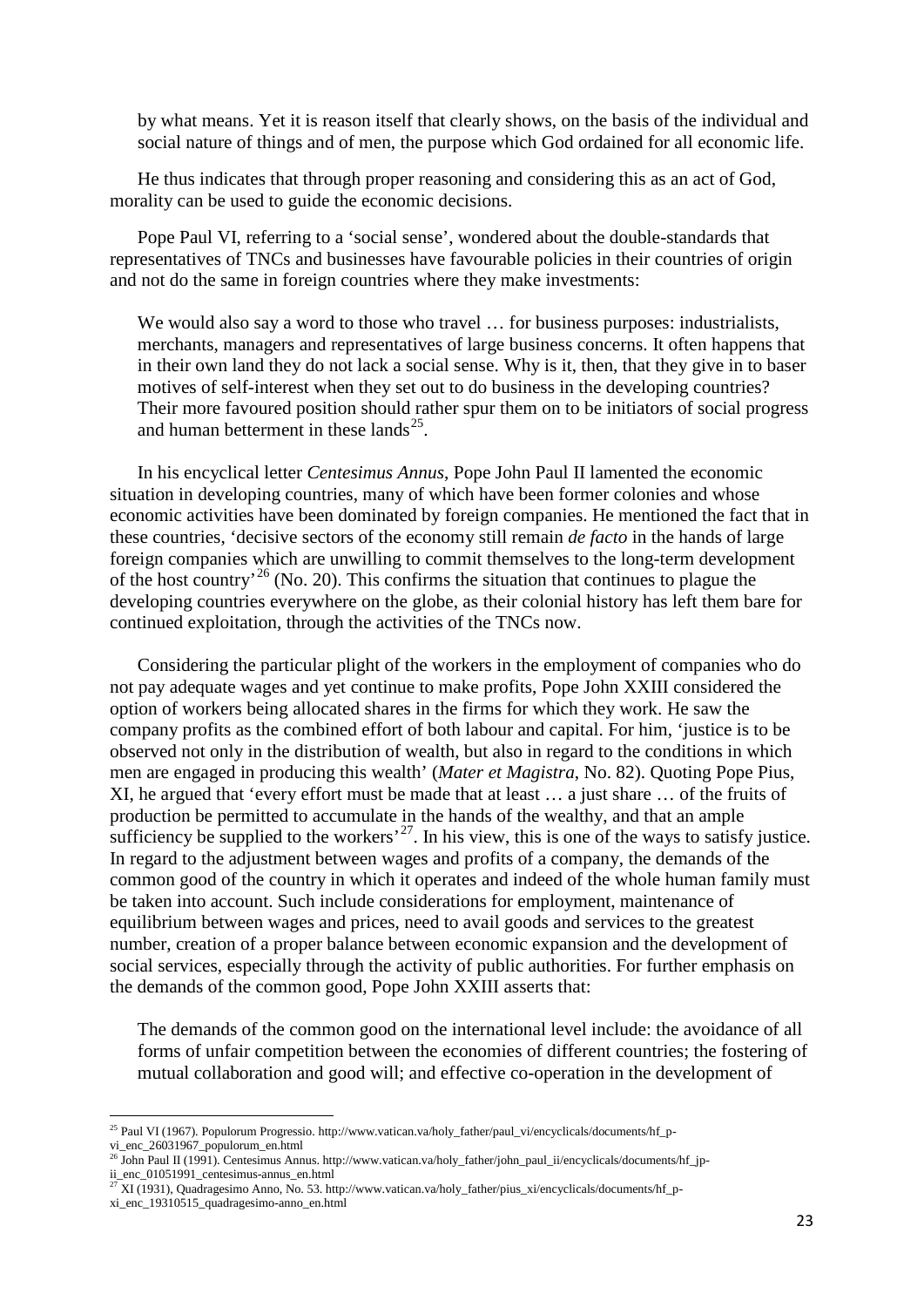economically less advanced communities. These demands of the common good, both on a national and a world level, must also be borne in mind when assessing the rate of return due as compensation to the company's management, and as interest or dividends to investors[28](#page-23-1) (*Mater et Magistra*, Nos. 80-81).

In a statement by Archbishop Silvano M. Tomasi on behalf of Pope Francis in Geneva at the 23<sup>rd</sup> Session of the Human Rights Council after the tragic events of factory fire in Bangladesh, he called for 'a more complete and deliberate consensus about the role and responsibility of corporations in society. While a great number of people and corporate leaders have successfully moved beyond the view that the maximization of profit is the sole reason and purpose for corporations, the support and adoption of the legal framework that can serve as a foundation for this new vision is still in its infancy' (Vatican Radio, 2013). The search for a consensus that will provide the desirable balance between the role and responsibility of governments and the public sector and at the same time the space for private corporations to make their valuable contributions to the common good continues. He also further mentioned that 'Corporate Social Responsibility<sup>[29](#page-23-2)</sup> is not only necessary because both international organizations and public opinion are increasingly demanding that private companies take a greater role in promoting well-being wherever they operate, but also because it is an issue of social justice' (Vatican Radio, 2013).

#### <span id="page-23-0"></span>**3.3 The Views of the Church in Africa on the activities of the TNCs**

Though the research on available CST statements showed no direct statements from the leaders of the Churches in whose countries the cases above were cited, there have however, been views from the Catholic Church in Africa as such, on the activities of the TNCs and the effect on the people. These serve to indicate that there is a similar growing concern for the Church in Africa about the negative and exploitative acts of the TNCs ranging from resource exploitation, tax evasion and fraudulent practices that do not augur well for the effort to fight poverty in Africa. In a brief sample of such views, these cases can serve to illustrate the involvement of the Church.

The documents from the Second African Synod that took place in Rome in 2009 clearly highlight, with concern, the activities of the TNCs operating in Africa. In the *Instrumentum Laboris* for the Synod, it raises concerns about the impact of the activities of these TNCs on the people and the environment, as it states TNCs:

continue systematically to invade the continent in search of natural resources. In complicity with African leaders, they oppress local companies, buy thousands of hectares of land and expropriate populations from their lands. Their adverse effect on the environment and creation affects the peace and well-being of the African people and, thus, the prospects of their living in harmony<sup>[30](#page-23-3)</sup>.

Further down in the synodal process, in the document *Elenchus Finalis Propositionum*, part of it also indicates how 'some Multinational corporations exploit the natural resources of

<span id="page-23-1"></span><sup>&</sup>lt;sup>28</sup> John XXIII (1961). Mater et Magistra. http://www.vatican.va/holy\_father/john\_xxiii/encyclicals/documents/hf\_jxxiii\_enc\_15051961\_mater\_en.html

<span id="page-23-2"></span> $^{29}$  The World Bank defines Corporate social responsibility (CSR) as "the commitment of businesses to contribute to sustainable economic development by working with employees, their families, the local community and society at large to improve their lives in ways that are good for business and for development."

<span id="page-23-3"></span><sup>&</sup>lt;sup>30</sup> Synod of Bishops II Special Assembly for Africa (2009). The Church in Africa in Service to Reconciliation, Justice and Peace. Instrumentum Laboris. http://www.vatican.va/roman\_curia/synod/documents/rc\_synod\_doc\_20090319\_instrlabor-africa\_en.html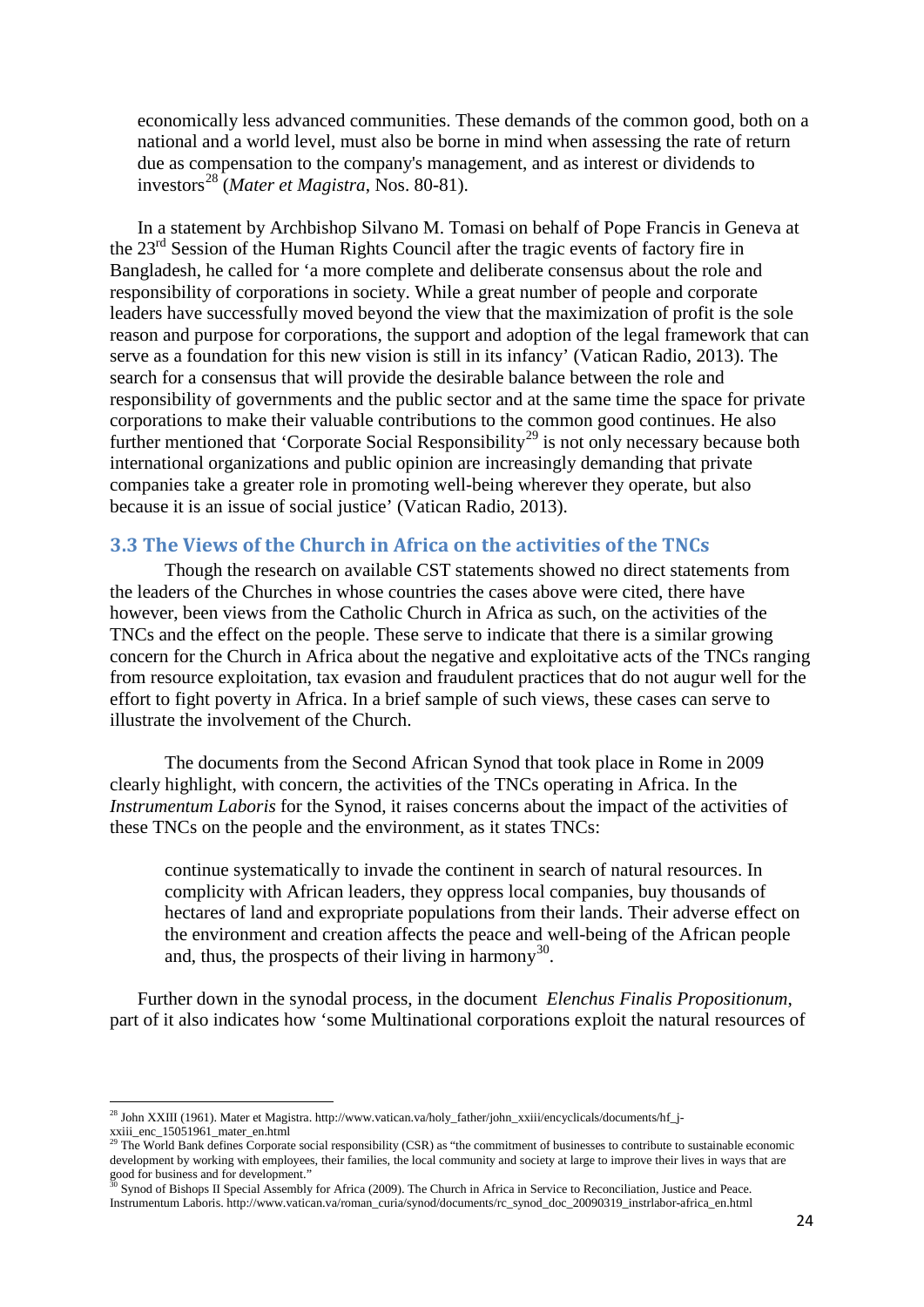African countries often times without concern for populations or respect for the environment, with the complicity of many privileged local people<sup>[31](#page-24-0)</sup>.

In 2002, the Catholic bishops of Central Africa issued a statement on oil and poverty in the Gulf of Guinea, in which they denounced the "complicity" between oil companies (TNCs) and politicians in the region and decried oil contracts that 'are drawn up in absolute secrecy' (Gary, 2003, S. 6). They argued that the oil deals reinforce economic dependence of the developing countries in this region of Africa. According to the Bishops, this secrecy makes it extremely difficult, if not impossible, to assess whether the division of benefits between companies and governments is fair. Because this transparency is essential for holding all major players in the oil story accountable for their actions, the Bishops pledged support for the growing international campaign of "Publish What You Pay" (Gary, 2003, S. 6), urging the TNCs in the oil business to be transparent. They considered their involvement necessary, as they put it:

Our oil is still, in most cases, the private reserve of the powers that be . . . Central Africa wallows in misery despite the growing discoveries of oil . . . Our involvement, as a church in Central Africa, with the issue of oil does not arise from meddling in issues reserved for State authorities. We are witnesses to the suffering of the people to whom we belong. Our prophetic mission impels us to launch a heartfelt appeal to all those who participate in oil exploitation in our region or who wield any political and economic power<sup>32</sup>.

This was later again reiterated by the Synod Fathers in 2009 when the blamed the 'rapacious multinationals' for 'their criminal devastation of the environment in their greedy exploitation of natural resources'. However, they also noted that 'Whatever may be the responsibility of foreign interests, there is always the shameful and tragic collusion of the local leaders'.<sup>[33](#page-24-2)</sup> Though not in particular reference to taxation, the overall impact of the exploitation of the countries, leading to the unabated problems of poverty and lack of development or uneven development points to the lost resources and revenue.

A workshop in Durban in October 2013 involving six Southern African countries - Angola, Botswana, DRC, South Africa, Zambia and Zimbabwe, discussed and lamented about the way poor people are being treated in the land grabbing activities involving their governments and TNCs. Cardinal Wilfrid Napier who also participated in it said that poor people seemed to have lost importance in the eyes of their governments and the corporates. The participants felt that lax laws were allowing rich foreign corporates to displace the poor to pave way for mining, game reserves, golf estates and agricultural activities in pursuit of their own profits. Land grabbing and the slow action by the governments was a key issue for discussion in the workshop as much as it is also a key issue affecting people in the face of increased TNC interest now. The workshop generally criticized the African governments for betraying people by allowing massive land grabbing by foreign multinational companies (Nkonde, 2013).

The Africa-Europe Justice and Faith Network website indicates that 'according to estimates, every year USD 1.26 trillion - 1.44 trillion disappears without a trace from developing countries, ending up in tax havens or rich countries. The main part of this is driven by multinational companies seeking to evade tax where they operate. The sum that leaves

<span id="page-24-0"></span><sup>&</sup>lt;sup>31</sup> Synod of Bishops II Special Assembly for Africa (2009). The Church in Africa in Service to Reconciliation, Justice and Peace. Elenchus Finalis Propositionum. http://www.vatican.va/roman\_curia/synod/documents/rc\_synod\_doc\_20091023\_elenco-prop-finali\_en.html <sup>32</sup> Statement of the Catholic Bishops of Central Africa – (Association of Episcopal Conferences of the Central African Region), July 2002, issued in Malabo, Equatorial Guinea

<span id="page-24-2"></span><span id="page-24-1"></span><sup>33</sup> British Broadcasting Corporation (BBC) News (2009). Bishops castigate African leaders. http://news.bbc.co.uk/2/hi/8323536.stm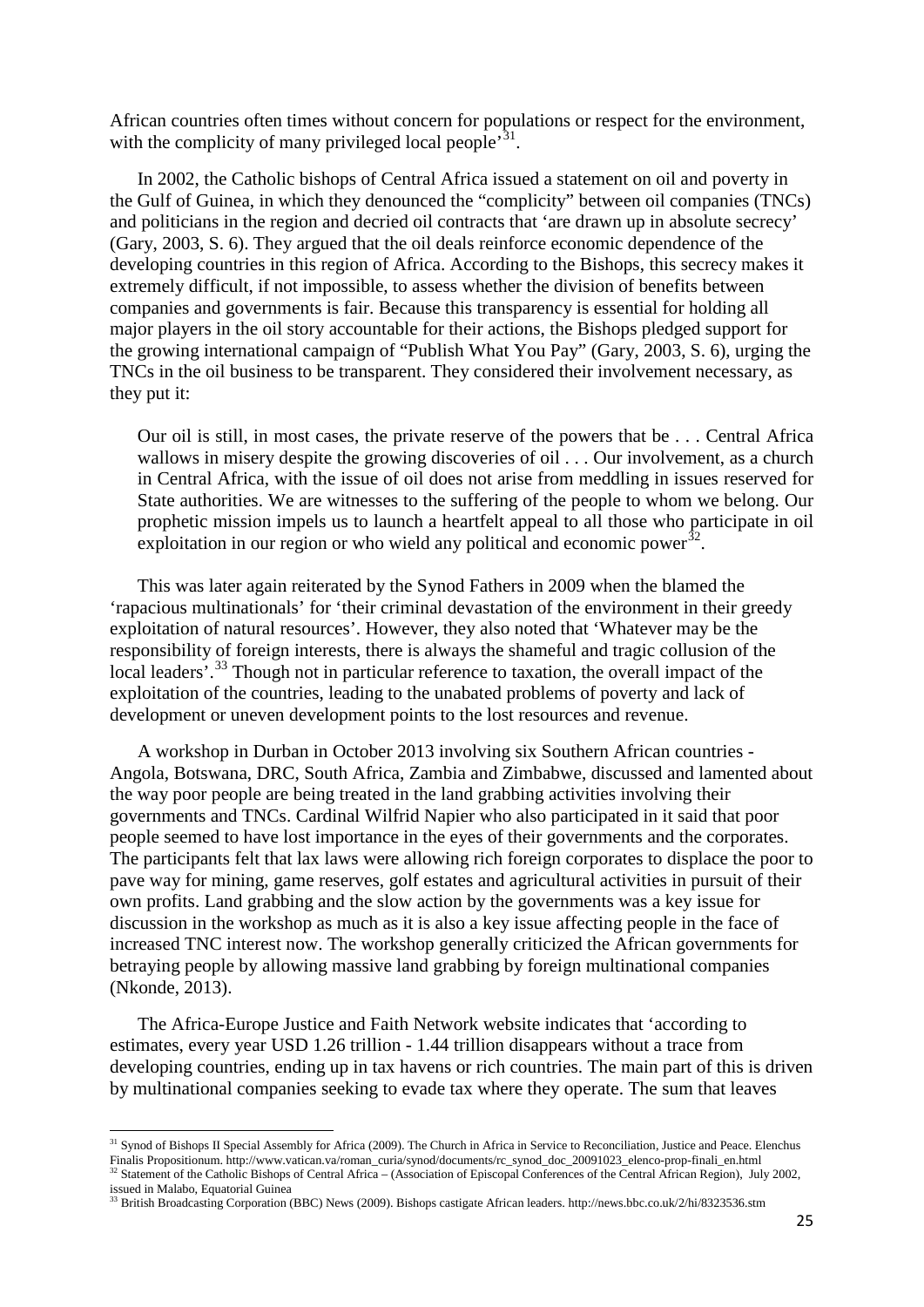developing countries each year as unreported financial outflows, referred to as illicit capital flight, amounts to ten times the annual global aid flows and twice the amount of debt developing countries repay each year. Estimations of illicit capital flight from Africa over a 39 year period show that it has grown at an average rate of around 12 per cent per year'. The same report indicates that 'the vast majority of unrecorded transnational financial flows are illicit because they are violating the national criminal and civil codes, tax laws, customs regulations, VAT assessments, exchange control requirements and banking regulations of the countries from which unrecorded/illicit flows occur' (Africa Europe Faith and Justice Network, 2013).

The article continues to indicate that the profits of the TNCs are allocated between subsidiaries through internal trading, a complicated process which is hard for tax authorities to police. Through a process of intra-firm trade in which subsidiaries use the price with the best overall result for the TNC to make profits, they therefore allocate the profits between the two subsidiary companies in such a way that a minimal amount of tax has to be paid. This process allows for more tax evasion by using even intangibles like logos, brands, consultancies or property rights where a company assigns ownership of its brand to a subsidiary created in a tax haven. All the productive parts or subsidiaries of the TNC then pay royalties and other fees to this the subsidiary nestled in a tax haven. This guarantees a continuous and unimpeded shift of profits, by manipulatively using the legal terms existing in the business contracts and inter-state treaties for trade. There is also the possibility for TNCs operating in developing countries to falsify invoices to inflate prices of imports from a foreign supplier, or undervalue their exports so as to report lower profits; hence lower taxes paid to the country. This aspect of 'robbery' becomes more aggravated when the excess profits (that could have been duly taxed for revenue) are returned through 'round-tripping' to such developing countries for more robbery, in form of foreign direct investment, benefitting from favourable fiscal conditions like tax holidays offered by the host country (Africa Europe Faith and Justice Network, 2013).

As impact assessment, the same article considers that if this money could be properly registered and taxed in the country of origin, this could contribute to considerable development and in the fight to combat poverty. Additionally, this form of illicit capital flight leads to a litany of evils in the developing countries as it cancels investment, reduces tax collection, worsens income gaps, hurts competition, undermines trade and drains currency reserves. The investment that could be made from the accumulated profits in these countries of origin would create job opportunities and contribute to more growth. Africa faces the impact of this capital flight more in terms of the burden than in other regions (Africa Europe Faith and Justice Network, 2013).

The article finally proposes that the responsibility for decisions and action to stop such illicit activities of capital flight falls on actors both in Africa and the developed countries where such capital is absorbed. This demands a greater transparency in the global financial system and an automatic and multilateral exchange of information between tax authorities and sanctions on tax havens that do not cooperate are necessary. TNCs should also report the profit they make and taxes they pay in each country where they operate. Such policies should become mandatory part of international financial reporting standards. There is also a need for specific measures at country level. Such measures include the building of legal frameworks better suited to address the problem, awareness-raising about the links between tax evasion, tax revenue and social services, as well as capacity building of tax authorities. Tax administrations in developing countries are often poorly resourced and lacking in staff capacity. Lack of technology and capacity to collect taxes, as well as the inefficiency and lack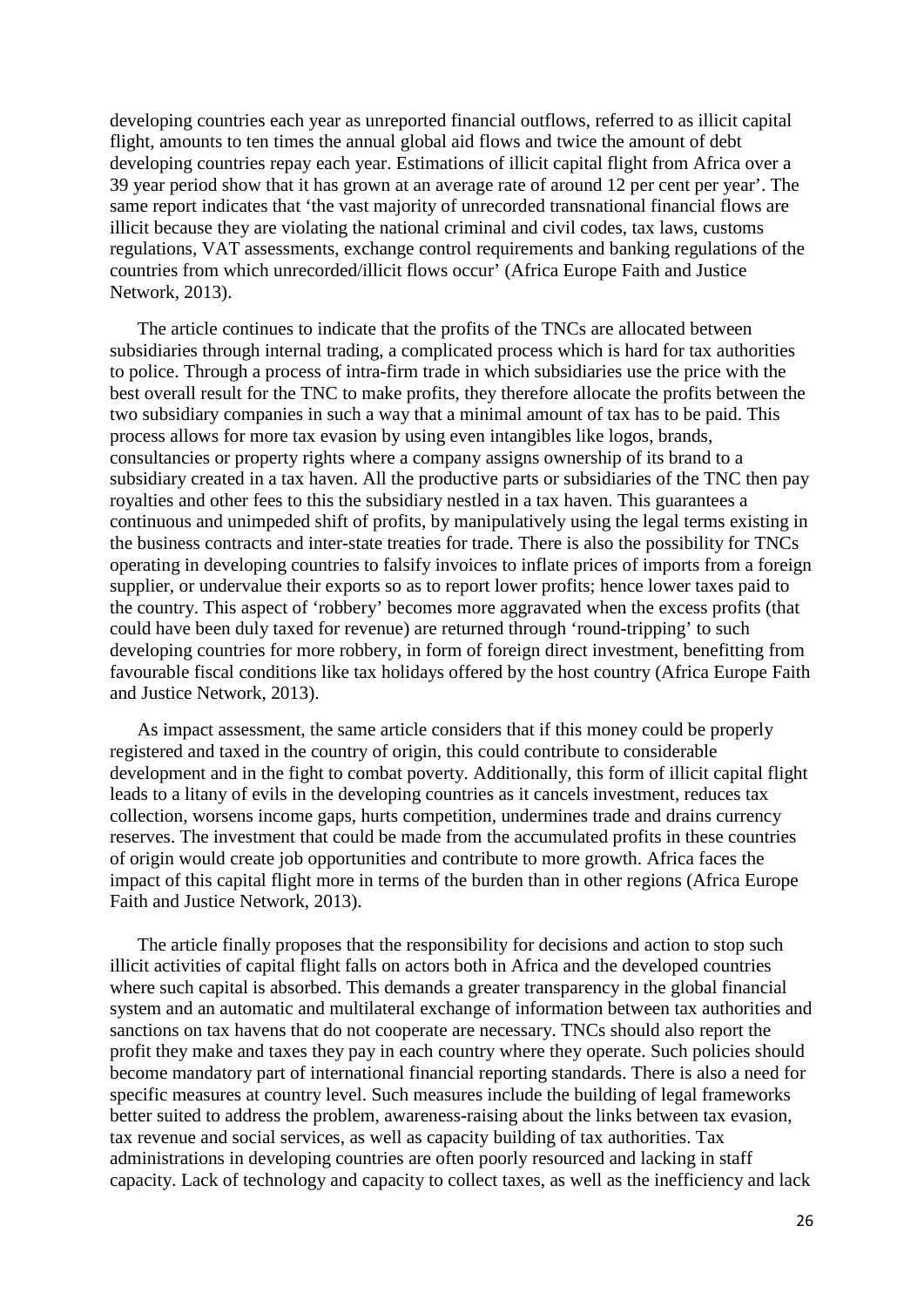of expertise of tax authorities, create loopholes that otherwise could be plugged (Africa Europe Faith and Justice Network, 2013).

## <span id="page-26-0"></span>**3.4. Summary**

In summary therefore, the comments and observations from the Compendium, the papal statements, the African Church can be associated with the principles, values and themes of the CST. Moreover, issues of tax justice (tax evasion) and tax justice related context issues (transparency, accountability, corruption…) and specific recommendation building on CST based reflection occur explicitly mentioned in a number of documents quoted, but more on the level of Christian activists and regional Bishops Conferences than on the very top of the Catholic Hierarchy. This illustrates, that awareness of justice relevant taxation matters is growing within the body of CST, so to speak, from the basis upwards to the top. Applied to the problematic of TNCs we can conclude the following:

- Good business by TNCs, generating genuine profits and creating wealth is in the spirit of the personalist principle (not to exploit people) and the principle of subsidiarity, allowing individuals the benefit of personal growth with less interference from other authority.
- The emphasis on the need by TNCs to share wealth through appropriate fiscal policies (taxation) and charitable acts is a call to keep a proper balance between private property and the needs of the public. This reflects the principle of the universal destination of goods. It also implies the aspect of the preferential option for the poor.
- Taxation also serves as an acceptable option for distributive justice and social justice which have considerations for the poor.
- TNCs are called to respect the rights of their workers who through their labour contribute to wealth creation. This is again guided by the personalist principle, linking to the principles of subsidiarity and participation by the TNCs providing enabling environments.

## <span id="page-26-1"></span>**4. Policy Options in place and Possibilities for improvement (Act)**

The above cases and the assessment of the CST portray the serious nature of the problem of tax evasion in Africa by the TNCs and how this drains the African economies on top of other vices like corruption, reliance on the exportation of primary products, among a myriad of economic and political problems. Following the analysis above, it is credible to treat the unending problems of poverty and lack of finance as a tax evasion problem as the quotation from Lewis in the case with Zambia Sugar illustrates: 'Taxes pay teachers. Taxes train nurses. Taxes maintain roads, deliver medicine, provide clean water. This is as true in the developing world as it is in the developed world. Tax is the most important, sustainable and predictable source of public finance for almost all countries' (Lewis, 2013, S. 1). The magnitude of what is lost confirms this. It is therefore a matter of necessity that policies should be in place and also be enforced to address the loopholes that TNCs exploit.

The national governments in Africa have fiscal policies and other policies that can be used to enhance the fiscal policies. These must be enforced to regulate the activities of the TNCs and ensure that they pay their due taxes. Additionally, they also have institutions that deal with issues of tax administration and management. The KRA case with Karuturi demonstrates that this is possible. Through this starts the process of the African governments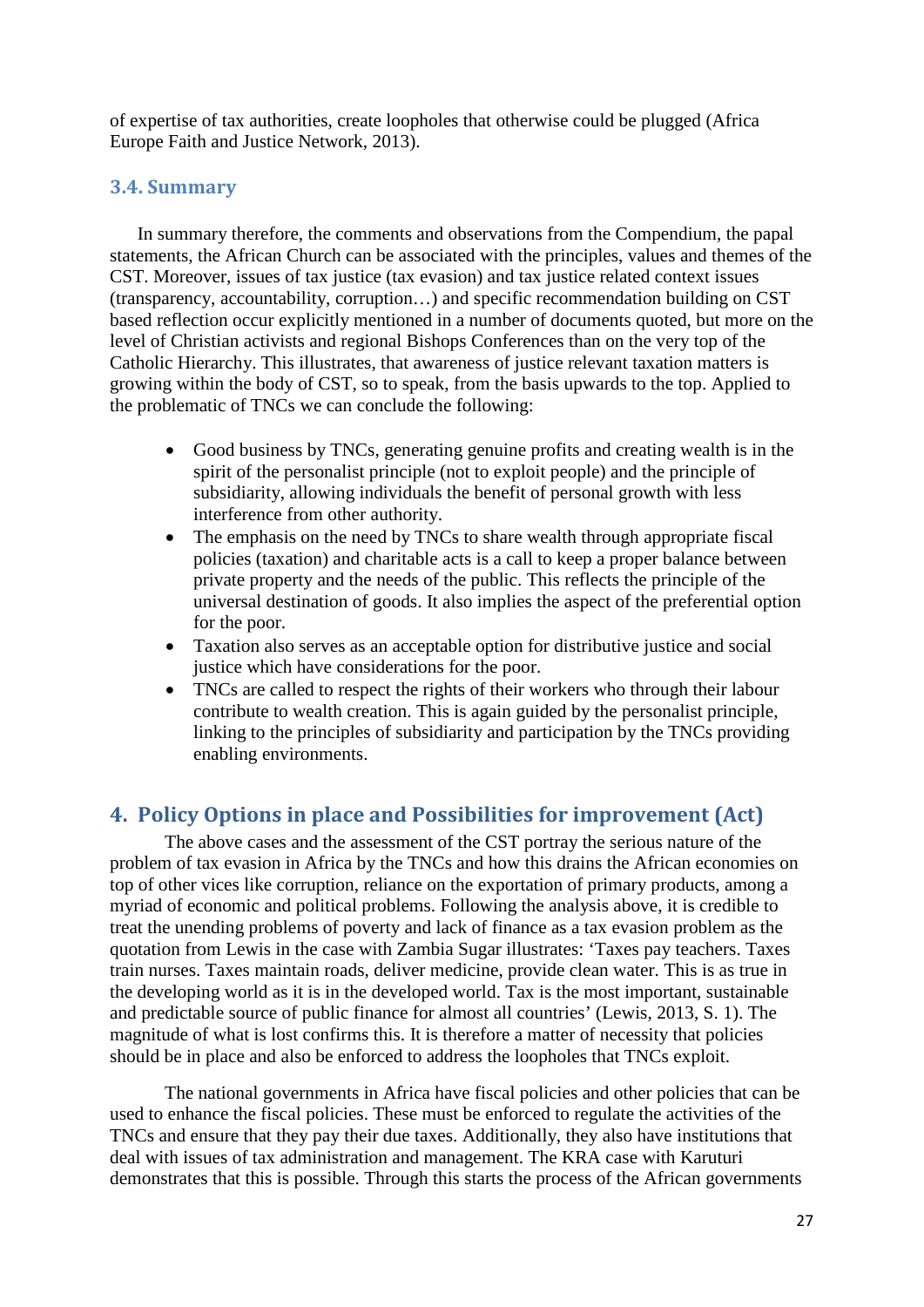reclaiming their authority in such matters as control of the economy and resources. In most cases, the governments in Africa do not implement the policies that are set already but prefer to establish new piece-meal agreements with every TNC as it appears on the scene. This has the effect of weakening the policies that are already in place and also creates loopholes for the exploitative behaviour. Apart from this, there should also be guidelines for the companies to follow in terms of other aspects of corporate responsibility that they should assume in countries and locations where they are based. This aims at getting them to make the appropriate contributions to the countries where their wealth originates.

The national governments in Africa also need to clean up their houses of cases like corruption and bribery issues involving government officials colluding with the TNC representatives to deprive the countries of the much needed revenue and resources. It is clearly evident that as the TNCs set foot in any country, they always find willing allies in form of gullible nationals who are not patriotic enough to secure the genuine taxes. As the comments from the Bishops from the African Church confirms, the activities of the TNCs in Africa are done with involvement of politicians and people from Africa who connive with the TNCs to siphon the continent's wealth through the bribes they get and other corrupt deals.

The problem of tax evasion by the TNCs needs a concerted effort at the international level. African governments cannot certainly handle this TNC challenge alone but it is possible. The good news is that many TNCs even try to obtain such legal tax benefits from governments in their countries of origin and other developed countries that have better capacity to track the fraudulent deals.<sup>[34](#page-27-0)</sup> This is an advantage that governments in Africa can exploit because they can easily establish an alliance of victims of tax avoidance and evasion. This enhances their resolve for joint action. If the international community comes together to tackle tax evasion, rich countries as well as poor will gain as the losses associated with aggressive tax planning diminish (Africa Progress Report, 2013, S. 92).

A number of the TNC activities in Africa are linked to the extractive industries. The Extractive Industries Transparency Initiative (EITI) policies and Africa Mining Vision can be brought to bear on them. According to the Africa Progress Report 2013, 'global partnerships such as the EITI have helped to build a new culture of openness. Governments are making contracts on oil and minerals publicly available. This is a good option for many African countries including Kenya and Zambia that are in the early stages of developing their nonrenewable resources' (Africa Progress Report, 2013, S. 9). This becomes one of the steps towards the transparency that is required to make information available. The same report indicates that Zambia is already a member. Since one major aspect of the EITI involves governments publishing what they receive from extractive companies and the latter publishing what they pay to governments to transparently match-up figures, Zambia and other African countries could use this to expose the ills of TNCs. This could help improve on issues of resource governance, which can help expose the TNC activities and minimize fraud and corruption internally. 'The adoption in the United States of the Dodd-Frank Act in July 2010 marked a new milestone. All extractive companies listed on U.S. stock market will have to publish their payments to host countries. Burmese or Congolese citizens should be able to hold their governments accountable on the use of funds coming from extractive activities'<sup>[35](#page-27-1)</sup>.

Governments in countries where TNCs originate should also ensure that despite the benefits they may have due to having such TNCs originating from their countries, the impact on other countries is terrible. They therefore need to tighten up and watch closely. As

<span id="page-27-1"></span><span id="page-27-0"></span><sup>&</sup>lt;sup>34</sup> Recall, for example, the Debate in industrialized states 2013 surrounding the tax avoidance of Apple, Amazon, Google or Starbucks <sup>35</sup> International Alliance of Catholic Development Agencies (CIDSE), (2012). 'We need transparency to fight corruption and tax dodging'. http://www.cidse.org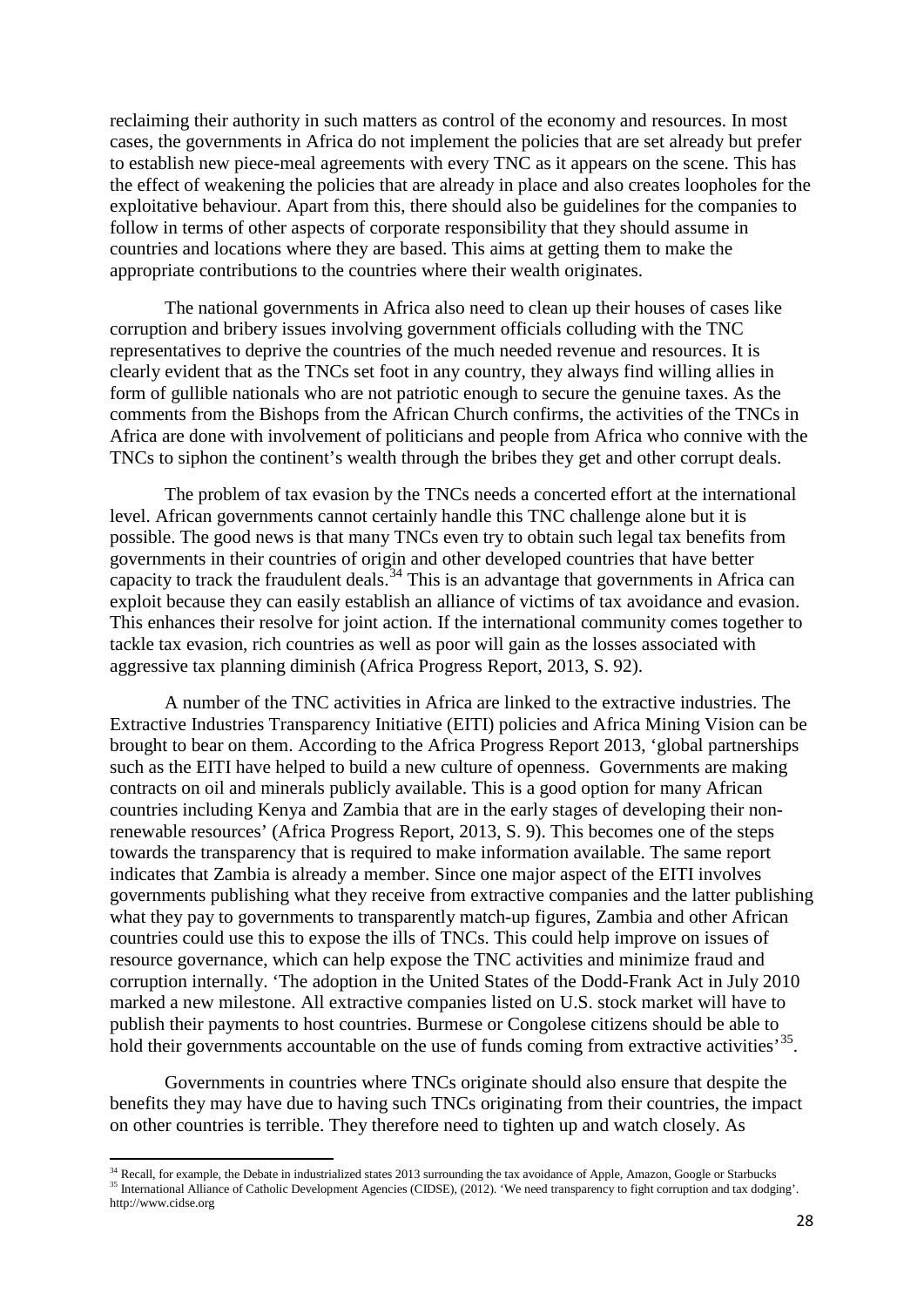exporters of investment, aid donors, and the home countries of many multinational companies, developed countries have the opportunity and responsibility to ensure that companies headquartered within their jurisdictions are not artificially reducing their tax bills (Lewis, 2013, S. 36). Governments in developed countries should demand the same thing of companies registered in, or linked to, their jurisdictions. The G8 and the G20 should establish common rules requiring full public disclosure of the beneficial ownership of companies, with no exceptions. They should also strengthen multilateral rules on taxation to clamp down on the transfer pricing practices that cost Africa billions of dollars annually. This is an area in which Africa and the developed world have a shared interest in bringing order to a system that allows the pursuit of private profit to be placed above the public interest in transparency, accountability and financial stability (Africa Progress Report, 2013, S. 11). For instance, if David Cameron keeps his word and makes public the information about the many TNCs linked to his country Britain and its dependent territories, many of which (British Virgin Islands, Cayman, Bermuda…) are so called "Tax Havens", it will be possible to know who really owns and controls the companies, not just legally. It involves knowing who is benefitting hidden business dealings behind a complicated web of shell companies, cloaked in secrecy and practices of downright illegality that is bad for the developing world<sup>[36](#page-28-1)</sup> like Africa losing revenue and resources in tax evasion and other forms of fraud.

The TNCs operating in Africa should also take full responsibility for investing in the countries they have chosen in Africa. They should apply the same accountability principles and the same standards of governance as they are held to in rich countries in which these TNCs tend to be more accountable. Such include paying their due taxes, taking corporate responsibility and disclosing their genuine profits. They can adopt hues from the 'Publish What You Pay' campaigns that have been going on. They should also recognize that disclosure matters. The extensive use by multinational investors of companies registered in tax havens and offshore centres, and their dealings with other offshore companies, is potentially damaging to their own corporate reputation and shareholder interests. It is also associated with practices that hurt Africa and weaken the link between resource wealth and poverty reduction (Africa Progress Report, 2013, S. 19). This also reduces the governments' capacities to invest in infrastructure that could aid the TNC investments.

## <span id="page-28-0"></span>**5. Conclusion and Recommendations**

 $\overline{a}$ 

The presentation in chapter 2 and the reflections done in chapter 3 illustrate the plight of Africa in dealing with the TNCs, which have become an indispensable part of the world economic order but very detrimental in their dealings. For Africa, this is getting extremely nasty as the continent continues to lose resources in the process. It serves to perpetuate the historical legacy that started during the mercantile and colonial era and that continue to operate today in the name of TNCs. The side which gives hope is that the activities of the TNCs affect both their countries of origin and the poor developing countries in Africa. Such could help to create a unity of purpose between the countries in the north (also west and east for Africa), where these TNCs originate and those in Africa affected by the business activities of the TNCs. Through concerted policy formulation and action, this can help set the balance right and move the TNCs to take their appropriate responsibility for resource exploitation and sharing the benefits that accrue to it.

In regard to the main areas of action identified above, it is also imperative that for these policies to be more effective and the novel ideas to be realized, there is need to conduct

<span id="page-28-1"></span><sup>36</sup> Cameron, David (2013). Speech: PM speech at Open Government Partnership 2013. https://www.gov.uk/government/speeches/pm-speechat-open-government-partnership-2013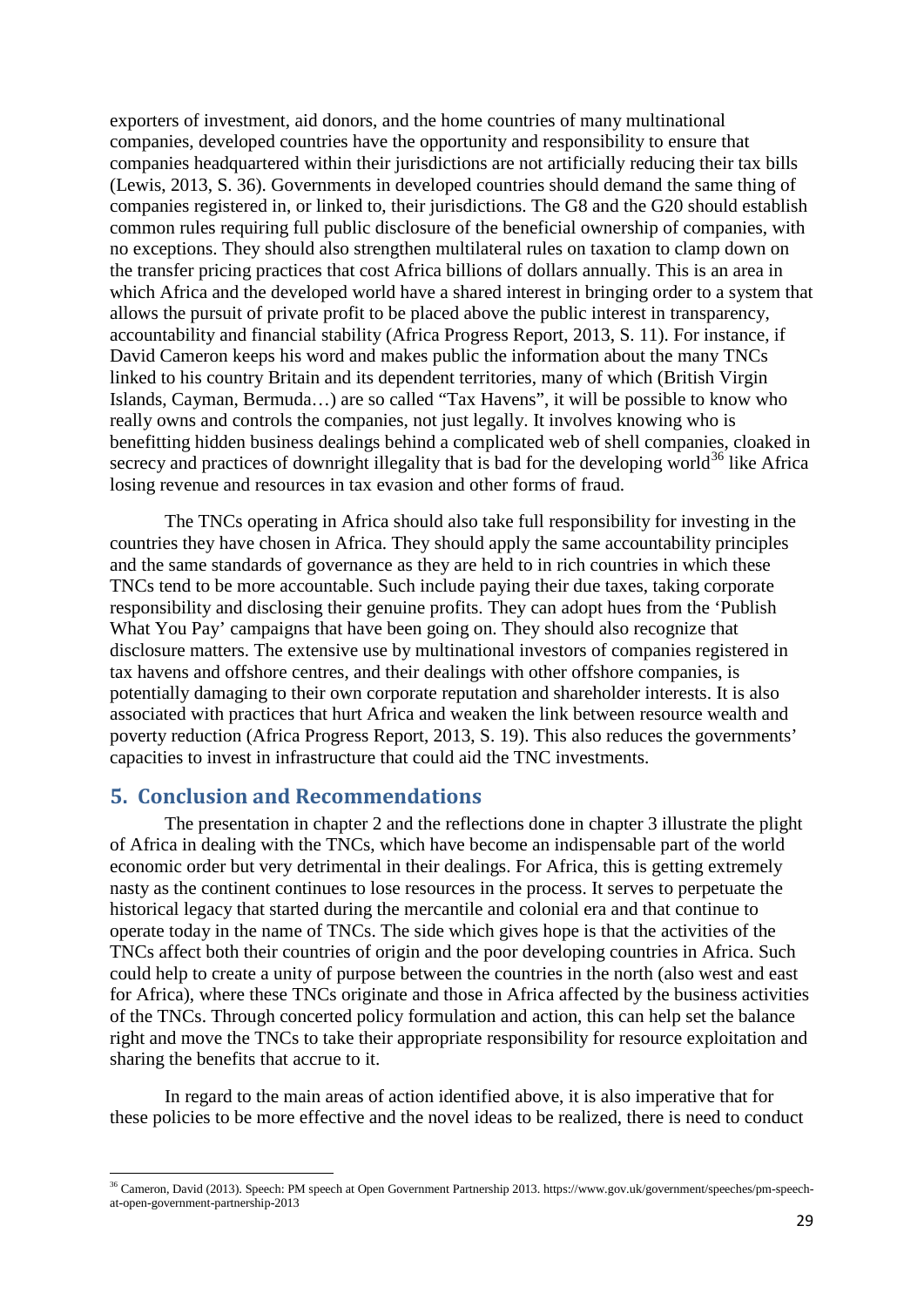policy-action oriented research. Therefore, the following suggestions are offered, mostly for the purpose of developing more knowledge to be used eventually for policy development.

- Current national institutional structures and policies of taxation need to be improved by undertaking deliberate studies into effective ways of policy formulation, implementation and constant evaluation. This needs to stress the issue of policy uniformity within and also between countries.
- Studies also need to be done in assessing the impact of the optional international cooperative frameworks like the extractive industries transparency initiative and these should be popularized. This will encourage new members to join and push the TNCs operating in their area to transparency and proper accountability.
- There is further need to study the possibilities of making the communities in resource rich areas more sensitized on issues of resource ownership and management. The enhanced capacity will enable them to engage in a mutual way with governments and TNCs in resource management and benefit sharing agreements to realize greater corporate social responsibility and less backroom deals with local corrupt elites.
- There is finally a need to study ways to improve legal frameworks and enforcement structures controlling tax evasion and tax avoidance and increase, by means of education and advocacy and voluntary Corporate Social Responsibility and other taxpaying commitments of TNCs.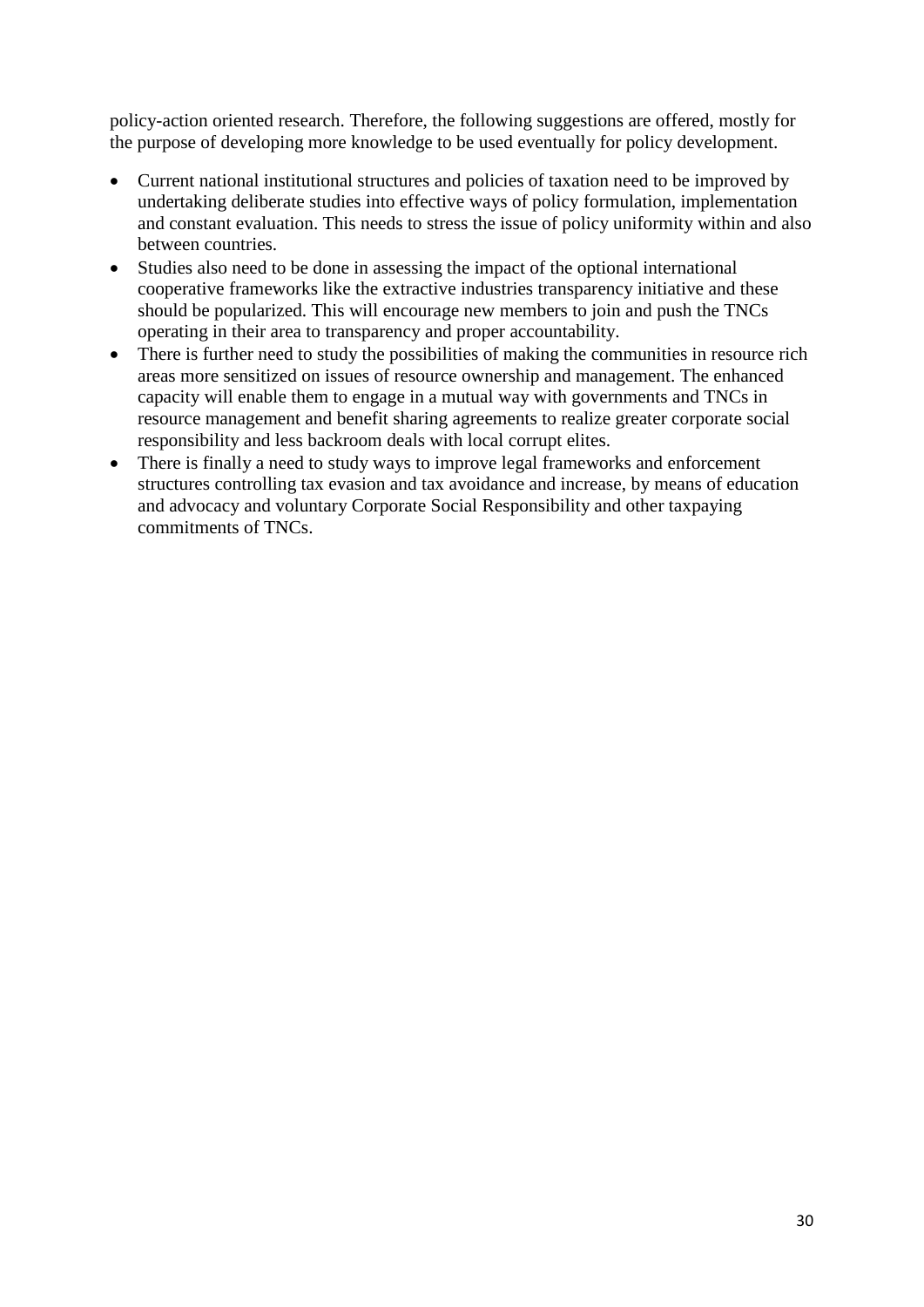## <span id="page-30-0"></span>**Bibliography**

Action Aid. (2011, September 27). *Glencore: tax dodging in Zambia*. Retrieved from Action Aid: http://www.actionaid.org.uk/tax-justice/glencore-tax-dodging-in-zambia

Action Aid. (2013a, November 20). *Barclays Bank 'Helps' Africa Lose More in Tax Avoidance Each Year than it Gains in Aid*. Retrieved from Scriptonite Daily: http://www.scriptonitedaily.com/2013/11/20/barclays-bank-helps-africa-lose-more-in-taxavoidance-each-year-than-it-gains-in-aid/comment-page-1/

- Action Aid. (2013b). *Deloitte in Africa – Advising big businesses on how to avoid tax in some of the world's poorest countries.* London: Action Aid.
- Action Aid. (2013c). *Time to clean up: How Barclays Promotes the use of Tax Havens in Africa.* London: Action Aid.
- Africa Europe Faith and Justice Network. (2013). *Capital Flight and its impact on Africa*. Retrieved from Africa Europe Faith and Justice Network: http://www.aefjn.org/index.php/370/articles/capital-flight-and-its-impact-on-africa.html
- Africa Progress Report. (2013). *Equity in Extractives: Stewarding Africa's natural resources for all.* Geneva: The Africa Progress Panel.
- African Development Bank. (2011). *Africa in 50 Years' Time: The Road Towards Inclusive Growth.* Tunis: African Development Bank.
- Alt, J. (2013). *Setting the Frame - Catholic Social Teachings relevance for the project Tax Justice & Poverty.* Retrieved from http://www.taxjustice-andpoverty.org/fileadmin/Dateien/Taxjustice\_and\_Poverty/Ethics\_and\_Religion/General/01\_Set ting\_the\_frame.pdf
- Altenburg, T. (2000). *Linkages and Spill-overs between Transnational Corporations and Small and Medium-Sized Enterprises in Developing Countries – Opportunities and Policies.* Berlin: German Development Institute.

Andebo, P. (2014a). *African interngenerational and international issues in the light of Catholic Social Teaching: Demographic transition & Social Security - Environment & Resource Exploitation - Aid, Debt & Puclic Dependency on External Financing.* Retrieved from http://www.taxjusticeand-

poverty.org/fileadmin/Dateien/Taxjustice\_and\_Poverty/Ethics\_and\_Religion/topical/Topical \_01.pdf

- Doward, J. (2011, April 17). *Glencore denies allegations over copper mine tax*. Retrieved from The Guardian: http://www.theguardian.com/business/2011/apr/17/glencore-denies-copper-taxallegations?guni=Article:in%20body%20link
- Eunomix. (2013). *Is Africa's "great boom" sustainable? Growth, prices and the resources rent between 1970 and 2010.* London: Eunomix.
- Francis, P. (2013a, May 16). *Address of Pope Francis to the New Non-resident Ambassadors to the Holy See: Kyrgyzstan, Antigua and Barbuda,Luxembourg and Botswana.* Retrieved from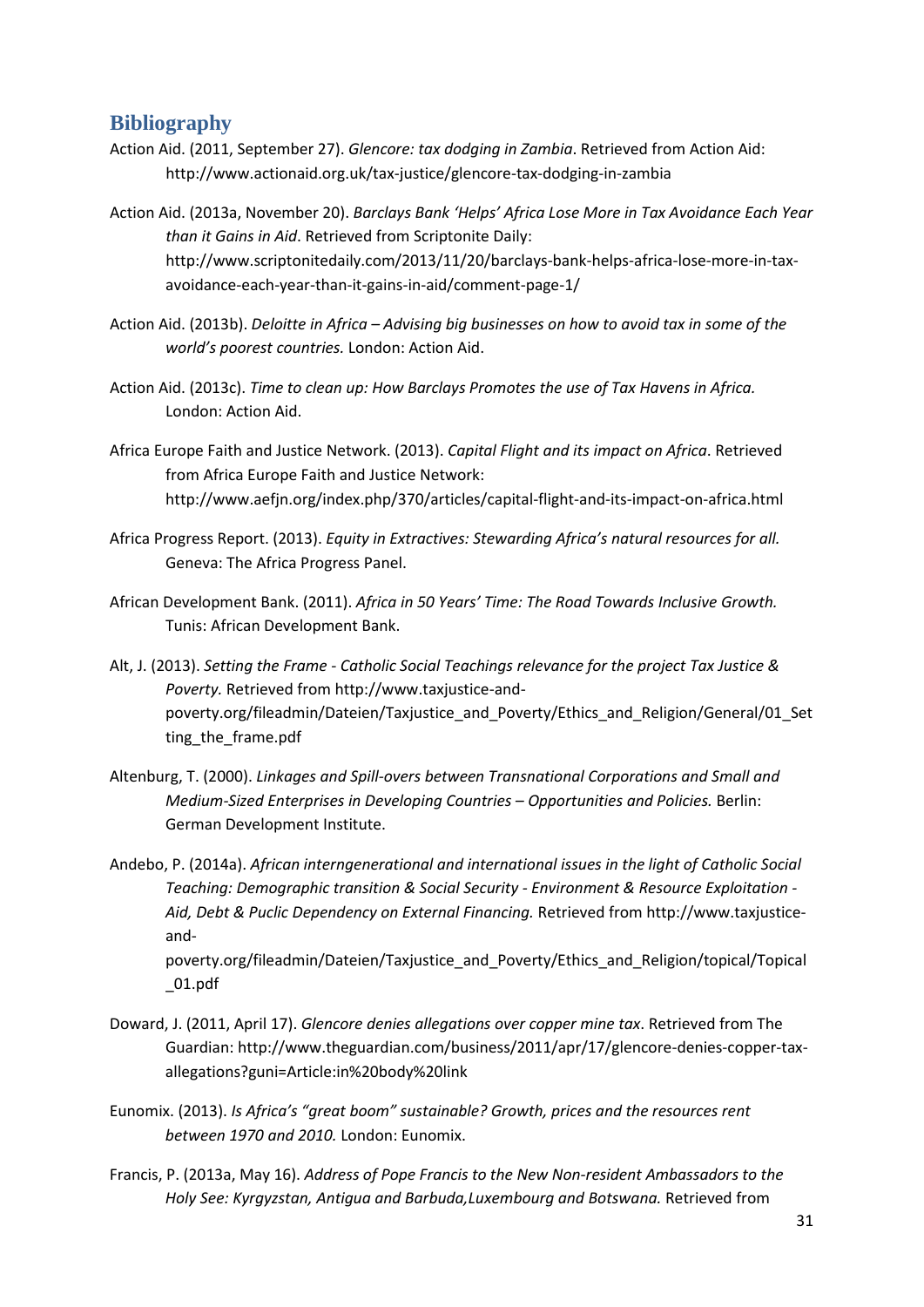Vatican:

http://www.vatican.va/holy\_father/francesco/speeches/2013/may/documents/papafrancesco\_20130516\_nuovi-ambasciatori\_en.html

- Francis, P. (2013b, November 24). *Evangelii Gaudium.* Retrieved from Vatican: http://www.vatican.va/holy\_father/francesco/apost\_exhortations/documents/papafrancesco\_esortazione-ap\_20131124\_evangelii-gaudium\_en.html
- Froberg, K., & Waris, A. (2011). *Bringing the Billions Back: How Africa and Europe can end illicit capital flight.* Stockholm: Forum Syd Policy Forum.
- Gary, I. &. (2003). *Bottom of the Barrel: Africa's Oil Boom and the Poor.* Baltimore: Catholic Relief Services.
- Hill, M. (2012, December 19). *Zambia Tax Paid by Glencore, Vedanta to Rise as Projects End*. Retrieved from The Wealth Watch Newsletter: http://www.bloomberg.com/news/2012-12- 18/zambian-tax-paid-by-glencore-vedanta-may-triple-as-projects-end.html
- Jones, P. A. (2010). A Model of Catholic Social Teaching: Assessing Policy Proposals. *The catholic Social Science Review 15 (2010)*, 283-296.
- La Via Campesina. (2013, April 19). *Karuturi guilty of tax evasion: Global flower industry giant found breaking the law in Kenya*. Retrieved from La Via Campesina; Press Release: http://viacampesina.org/en/index.php/actions-and-events-mainmenu-26/stoptransnational-corporations-mainmenu-76/1406-karuturi-guilty-of-tax-evasion-global-flowerindustry-giant-found-breaking-the-law-in-kenya
- Lewis, M. (2013). *Sweet nothitngs: The human cost of a British sugar giant avoiding taxes in southern Africa.* Somerset: Action Aid.
- New York Times. (2013, May 9). *Stop the Plunder of Africa*. Retrieved from New York Times: The Opinion Pages: http://www.nytimes.com/2013/05/10/opinion/global/stop-the-plunder-ofafrica.html? r=0
- Nkonde, F. (2013, October 28). *Church in SADC criticises govts for allowing land grabbing*. Retrieved from Sunday Post Online: http://www.postzambia.com/postread\_article.php?articleId=39872
- Opongo, E., & Orobator, A. E. (2007). *Faith doing Justice.* Nairobi: Paulines.
- Organization for Economic Co-operation and Development (OECD). (2011). *OECD Guidelines for Multinational Enterprises, 2011 Edition.* OECD Publishing.
- Pontifical Council for Justice & Peace. (2005). *Compendium of the Social Doctrine of the Church.* Rome: Libreria Editice Vaticana.
- Quigley, W. (2003). Catholic Social Thought and the Amorality of Large Corporations: Time to Abolish Corporate Personhood. *Loy. J. Pub. Int. L., 5, 109.*